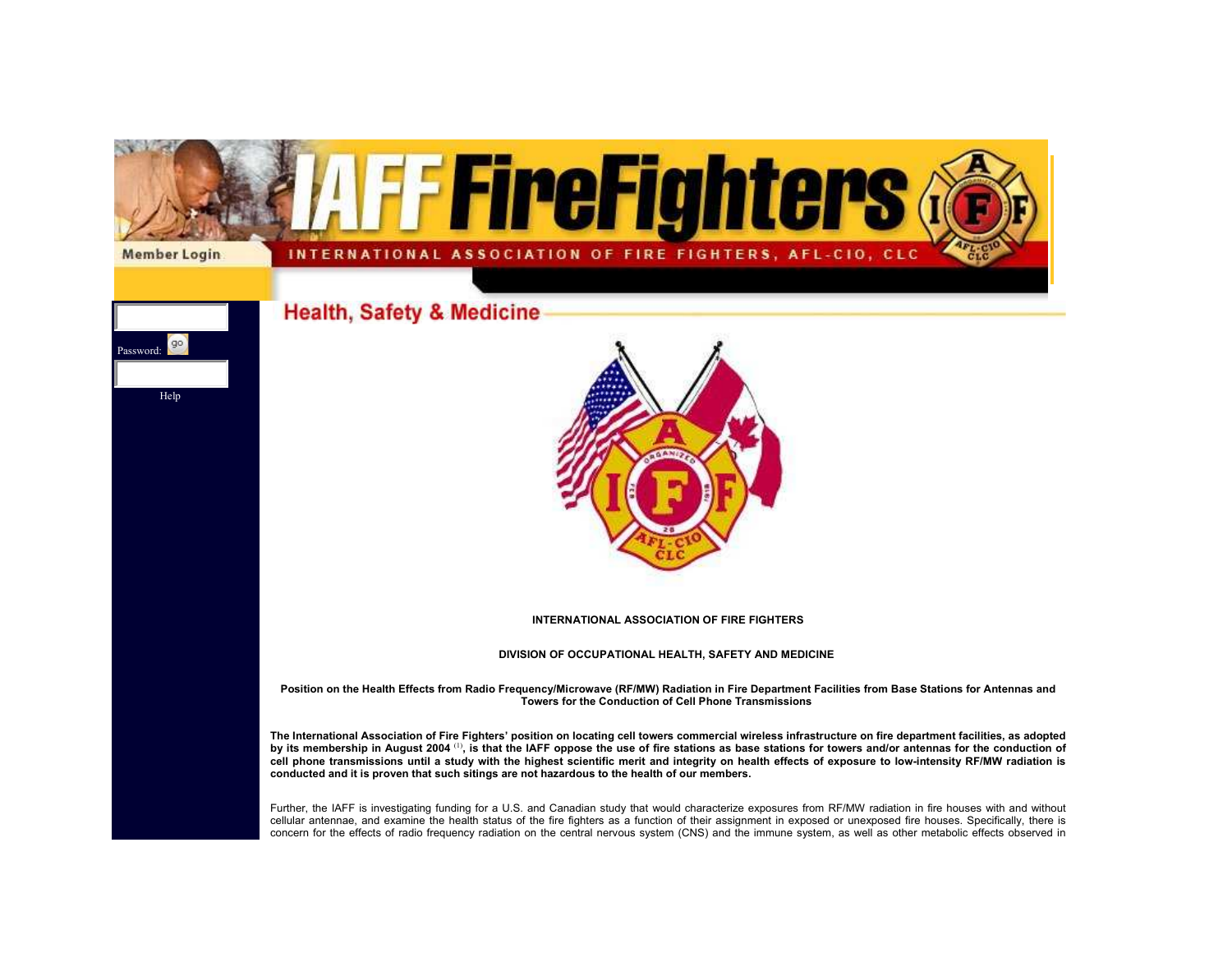# preliminary studies.

It is the belief of some international governments and regulatory bodies and of the wireless telecommunications industry that no consistent increases in health risk exist from exposure to RF/MW radiation unless the intensity of the radiation is sufficient to heat body tissue. However, it is important to note that these positions are based on non-continuous exposures to the general public to low intensity RF/MW radiation emitted from wireless telecommunications base stations. Furthermore, most studies that are the basis of this position are at least five years old and generally look at the safety of the phone itself. IAFF members are concerned about the effects of living directly under these antenna base stations for a considerable stationary period of time and on a daily basis. There are established biological effects from exposure to low-level RF/MW radiation. Such biological effects are recognized as markers of adverse health effects when they arise from exposure to toxic chemicals for example. The IAFF's efforts will attempt to establish whether there is a correlation between such biological effects and a health risk to fire fighters and emergency medical personnel due to the siting of cell phone antennas and base stations at fire stations and facilities where they work.

## **Background**

Critical questi[ons](http://www.iaff.org/hs/Facts/CellTowerFinal.asp#ref2) concerning the health effects and safety of RF/MW radiation remain. Accordingly, should we allow exposure of our fire fighters and emergency medical personnel to this radiation to continue for the next twenty years when there is ongo[ing](http://www.iaff.org/hs/Facts/CellTowerFinal.asp#ref3) controversy over many aspects of RF/MW health effects? While no one disagrees that serious health hazards occur when living cells in the body are heated, as happens with high intensity RF/MW exposure (just like in a microwave oven), scientists are currently investigating the health hazards of low intensity RF/MW exposure. Low intensity RF/MW exposure is exposure which does not raise the temperature of the living cells in the body.

Additionally, a National Institute of Environmental Health Sciences panel designated power frequency electromagnetic fields (ELF/EMF) as "possible human carcinogens." <sup>(2)</sup> In March 2002 The International Association on Research on Cancer of the World Health Organization also assigned this designation to ELF/EMF in Volume 80 of its *IARC Monographs on the Evaluation of Carcinogenic Risks to Humans.* (3)

Fixed antennas used for wireless telecommunications are referred to as cellular base stations, cell stations, PCS ("Personal Communications Service") stations or telephone transmission towers. These base stations consist of antennas and electronic equipment. Because the antennas need to be high in the air, they are often located on towers, poles, water tanks, or rooftops. Typical heights for freestanding base station towers are 50-200 feet.

Some base stations use antennas that look like poles, 10 to 15 feet in length, that are referred to as "omni-directional" antennas. These types of antennas are usually found in rural areas. In urban and suburban areas, wireless providers now more commonly use panel or sector antennas for their base stations. These antennas consist of rectangular panels, about 1 by 4 feet in dimension. The antennas are usually arranged in three groups of three antennas each. One antenna in each group is used to transmit signals to wireless phones, and the other two antennas in each group are used to receive signals from wireless phones.

At any base station site, the amount of RF/MW radiation produced depends on the number of radio channels (transmitters) per antenna and the power of each transmitter. Typically, 21 channels per antenna sector are available. For a typical cell site using sector antennas, each of the three transmitting antennas could be connected to up to 21 transmitters for a total of 63 transmitters. When omni-directional antennas are used, a cellular base station could theoretically use up to 96 transmitters. Base stations used for PCS communications generally require fewer transmitters than those used for cellular radio transmissions, since PCS carriers usually have a higher density of base station antenna sites.

The electromagnetic RF/MW radiation transmitted from base station antennas travel toward the horizon in relatively narrow paths. The i[nd](http://www.iaff.org/hs/Facts/CellTowerFinal.asp#ref4)ividual pattern for a single array of sector antennas is wedge-shaped, like a piece of pie. Cellular and PCS base stations in the United States are required to comply with limits for exposure recommended by expert organizations and endorsed by government agencies responsible for health and safety. When cellular and PCS antennas are mounted on rooftops, RF/MW radiation levels on that roof or on others near by would be greater than those typically encountered on the ground.

| 007805093613072 |  |
|-----------------|--|
| FORID:9         |  |
| ISO-8859-1      |  |
| Search          |  |

The telecommunications industry claims cellular antennas are safe because the RF/MW radiation they produce is too weak to cause heating, i.e., a "thermal effect." They point to "safety standards" from groups such as ANSI/IEEE or ICNIRP to support their claims. But these groups have explicitly stated that their claims of "safe RF/MW radiation exposure is harmless" rest on the fact that it is too weak to produce a rise in body temperature, a "thermal effect."  $(4)$ 

There is a large body of internationally accepted scientific evidence which points to the existence of non-thermal effects of RF/MW radiation. The issue at the present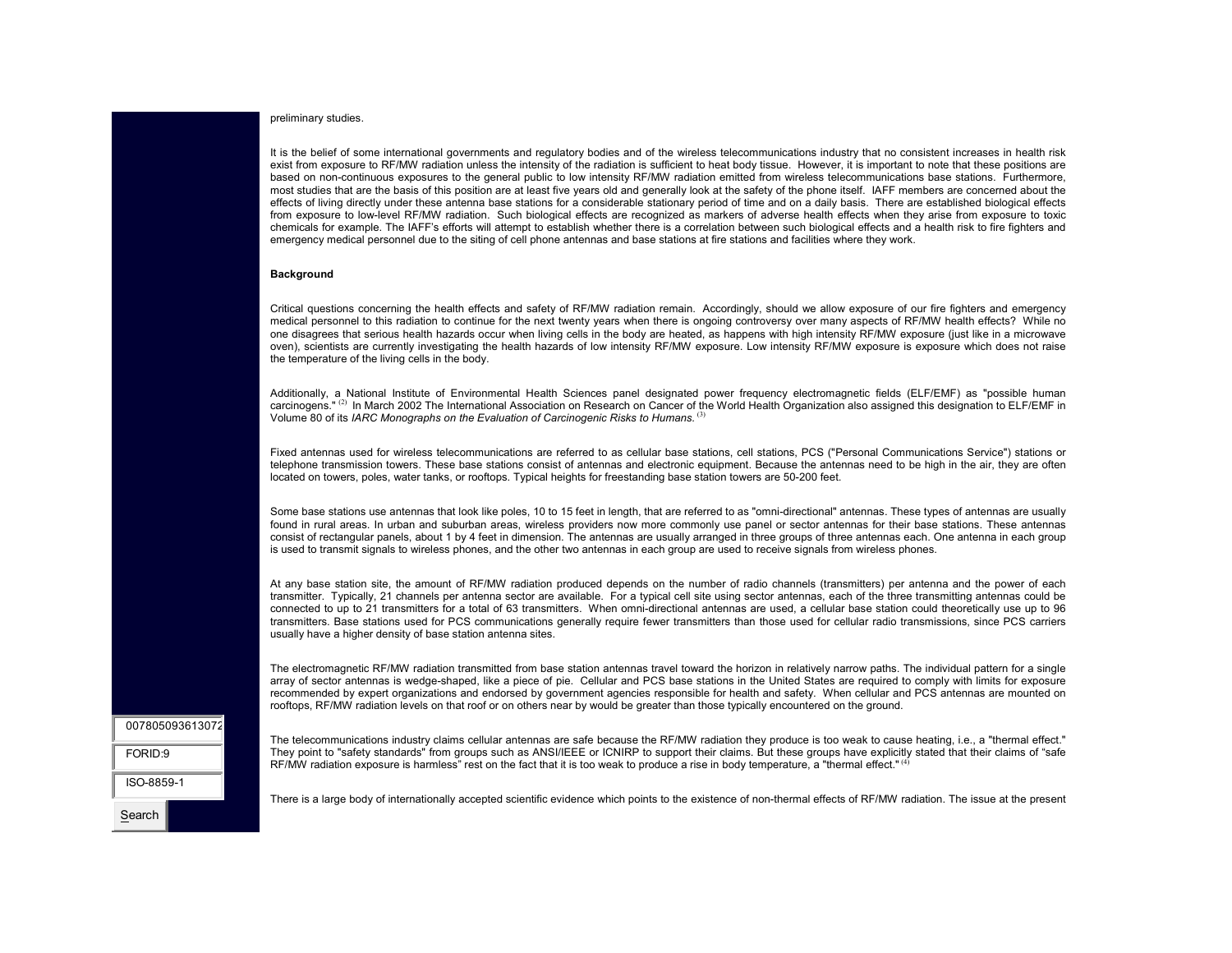time is not whether such evidence exists, but rather wha[t](http://www.iaff.org/hs/Facts/CellTowerFinal.asp#ref5) [w](http://www.iaff.org/hs/Facts/CellTowerFinal.asp#ref5)[ei](http://www.iaff.org/hs/Facts/CellTowerFinal.asp#ref6)ght to give it.

Internationally acknowledged experts in the fi[eld](http://www.iaff.org/hs/Facts/CellTowerFinal.asp#ref7) of RF/MW radiation research have shown that RF/MW transmissions of the type used in digital cellular antennas and phones can have critical effects on cell cultures, [an](http://www.iaff.org/hs/Facts/CellTowerFinal.asp#ref8)imals, and people in laboratories and have also found epidemiological evidence (studies of communities, not in the laboratory) of serious health effects at "non-thermal levels," where the intensity of t[he](http://www.iaff.org/hs/Facts/CellTowerFinal.asp#ref9) RF/MW radiation was too low to cause heating. They have found:

- •Increased cell growth of brain cancer cells (5)
- •A doubling of the rate of lymphoma in mice  $(6)$
- •Changes in tumor growth in rats  $(7)$
- •An increased number [of t](http://www.iaff.org/hs/Facts/CellTowerFinal.asp#ref14)umors in rats (8)
- •Increased single- and double-strand breaks in DNA, our genetic material (9)
- •2 to 4 times as many cancers in Polish soldiers e[xpo](http://www.iaff.org/hs/Facts/CellTowerFinal.asp#ref15)sed to RF (10)
- •More childhood leukemia in children exposed to RF<sup>(11)</sup>
- •Changes in sleep patterns and REM type sleep  $(12)$
- •Headaches caused by RF/MW radiation exposure (13)
- • Neurologic changes (14) including:
	- oChanges in the blood-brain-barrier (15)
	- $\circ$  Changes in cellular morphology (including cell death) (16)
	- $\circ$  Changes in neural electrophysiology (EEG)<sup>(17)</sup>
	- $\circ$  Changes in neurotransmitters ([whic](http://www.iaff.org/hs/Facts/CellTowerFinal.asp#ref23)h affect motivation and pain perception)<sup>(18)</sup>
	- $\circ$  Metabolic changes (of calcium ions, for instance)<sup>(19)</sup>
	- oCytogenetic effects (which can affect cancer, Alzheimer's, neuro[d](http://www.iaff.org/hs/Facts/CellTowerFinal.asp#ref24)egenerative diseases)<sup>(20)</sup>
- •Decreased memory, attention, and slower reaction time in school children (21)
- •Retarded learning in rats indicating a deficit in spatial "working memory" (22)
- •Increased blood pressure in healthy men (23)
- •Damage t[o ey](http://www.iaff.org/hs/Facts/CellTowerFinal.asp#ref25)e cells when combined with comm[only](http://www.iaff.org/hs/Facts/CellTowerFinal.asp#ref26) used glaucoma medications (24)

Many national and international organizations have recognized the ne[ed t](http://www.iaff.org/hs/Facts/CellTowerFinal.asp#ref27)o define the true risk of low intensity, non-thermal RF/MW radiation exposure, calling for intensive scientific investigation to answer the open q[uest](http://www.iaff.org/hs/Facts/CellTowerFinal.asp#ref27)ions. These include:

- • The World Health Organization, n[otin](http://www.iaff.org/hs/Facts/CellTowerFinal.asp#ref30)g reports of "cancer, reduced fertility, memory loss, and adverse changes in the behavior and development of children." (25)
- •The U. S. Food and Drug Administration (FDA)<sup>(26)</sup>
- •The International Agency for Research on Cancer (IARC)<sup>(27)</sup>
- •The Swedish Work Environmental Fund (28)
- •The National Cancer Institute (NCI) (29)
- •The European Commission (EC) (30)
- •New Zealand's Ministry of Health (31)
- •National Health and Medical Research Council of Australia<sup>(32)</sup>
- •Commonwealth Scientific Industrial Research Organization of Australia (CSIRO) (33)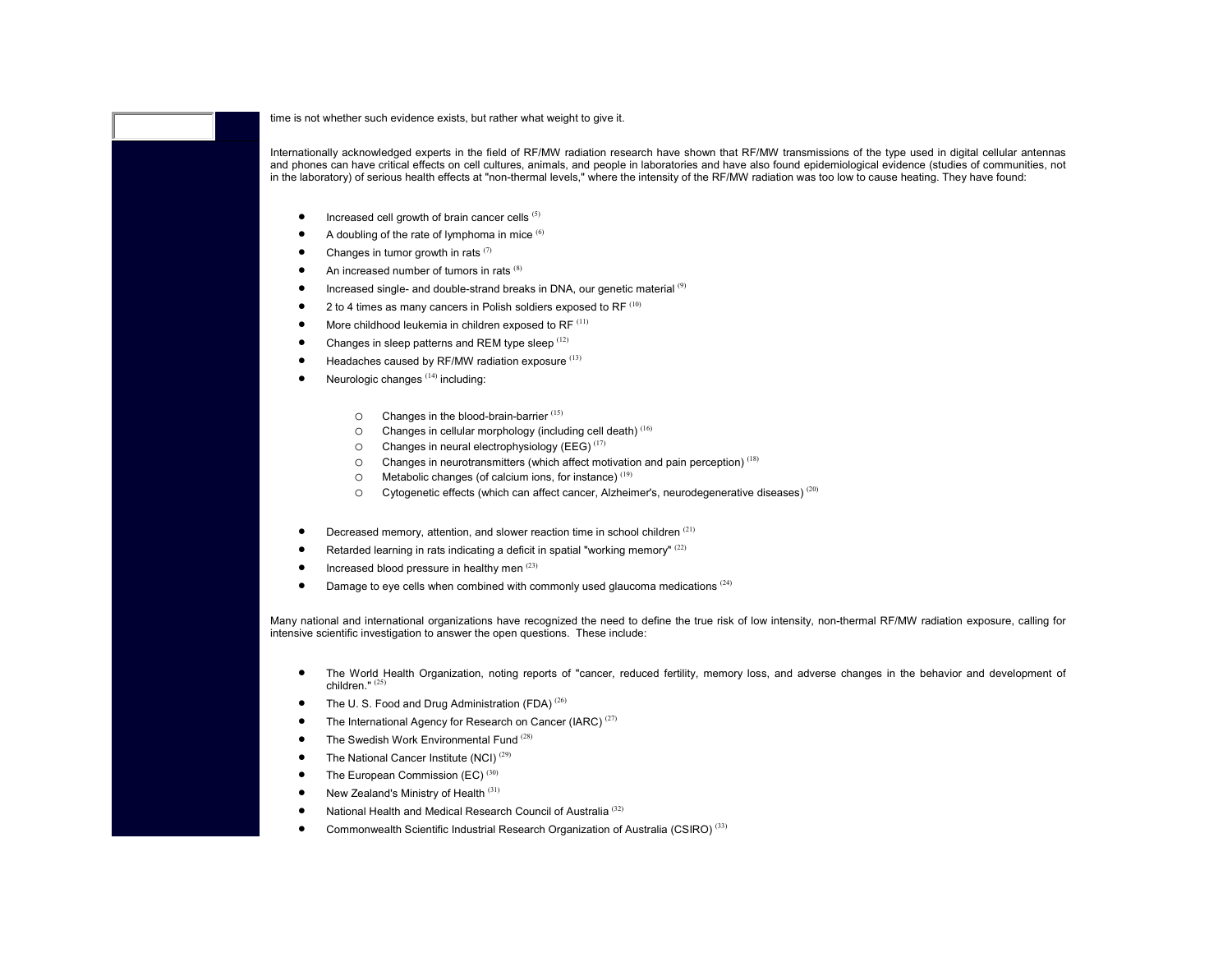- •The Royal Society of Canada expert group report prepared for Health Canada<sup>(34)</sup>
- • European Union's REFLEX Project (Risk Evaluation of Potential Environmental Hazards from Low Frequency Electromagnetic Field Exposure Using Sensitive *in vitro* Methods) (35)
- •The Independent Group on Electromagnetic Fields of the Swedish Radiation Protection Board (SSI)<sup>(36)</sup>
- •The United Kingdom's National Radiological Protection Board [\(N](http://www.iaff.org/hs/Facts/CellTowerFinal.asp#ref39)RPB) (37)
- •The EMF-Team Finland's Helsinki Appeal 2005<sup>(38)</sup>

Non-thermal effects are recognized by experts on RF/MW radiation and health to be potential health hazards. Safe levels of RF/MW exposure for these low intensity, non-thermal effects have not yet been established.

The FDA has explicitly rejected claims that cellular phones are "safe."  $(39)$ 

The Environmental Protection Agency (EPA) ha[s sta](http://www.iaff.org/hs/Facts/CellTowerFinal.asp#ref42)ted repeatedly that the current (ANSI/IEEE) RF/MW safety standards protect only against thermal effects. (40)

Many scientists and physicians question th[e s](http://www.iaff.org/hs/Facts/CellTowerFinal.asp#ref44)afety of exposure to RF/MW radiation. The CSIRO study, for example, notes that there are no clear cutoff levels at which low intensity RF/MW exposure has [no e](http://www.iaff.org/hs/Facts/CellTowerFinal.asp#ref45)ffect, and that the results of ongoing studies will take years to analyze. <sup>(41)</sup>

Internationally, researchers and physicians have issued statem[ent](http://www.iaff.org/hs/Facts/CellTowerFinal.asp#ref46)s that biological effects from low-intensity RF/MW radiation exposure are scientifically established:

- •The 1998 Vienna-EMF Resolution (42)
- •The 2000 Salzburg Resolution on Mobile Telecommunication Base Stations (43)
- •The 2002 Catania Resolution (44)
- •The 2002 Freiburger Appeal (45)
- • The 2004 Report of the European Union's REFLEX Project (Risk Evaluation of Potential Environmental Hazards from Low Frequency Electromagnetic Field Exposure Using Sensitive *in vitro* Methods) (46)
- • The 2004 Second Annual Report from Sweden's Radiation Protection Board (SSI) Independent Expert Group on Electromagnetic Fields Recent Research on Mobile Telephony and Health Risks<sup>(47)</sup>
- •Mobile Phones and Health 2004: Report by the Board of NRPB (The UK's National Radiological Protection Board)<sup>(48)</sup>

The county of Palm Beach, Florida, the City of Los Angeles, California, and the country of New Zealand have all prohibited cell phone base stations and antennas near schools due to safety concerns. The British Columbia Confederation of Parent Advisory Councils [BCCPAC] passed a resolution in 2003 banning cellular antennae from schools and school grounds. This organization is comparable to the Parent Teachers Association (PTA) in the United States. The resolution was directed to B.C. Ministry of Education, B.C. Ministry of Children and Family Development, B.C. School Trustees Association, and B.C. Association of Municipalities.

### **US Government Information**

In the United States, the Federal Communications Commission (FCC) has used safety guidelines for RF/MW radiation environmental exposure since 1985.

The FCC guidelines for human exposure to RF/MW radiation are derived from the recommendations of two organizations, the National Council on Radiation Protection and Measurements (NCRP) and the Institute of Electrical and Electronics Engineers (IEEE). In both cases, the recommendations were developed by scientific and engineering experts drawn from industry, government, and academia after extensive reviews of the scientific literature related to the biological effects of RF/MW radiation.

Many countries in Europe and elsewhere use exposure guidelines developed by the International Commission on Non-Ionizing Radiation Protection (ICNIRP). The ICNIRP safety limits are generally similar to those of the NCRP and IEEE, with a few exceptions. For example, ICNIRP recommends different exposure levels in the lower and upper frequency ranges and for localized exposure from certain products such as hand-held wireless telephones. Currently, the World Health Organization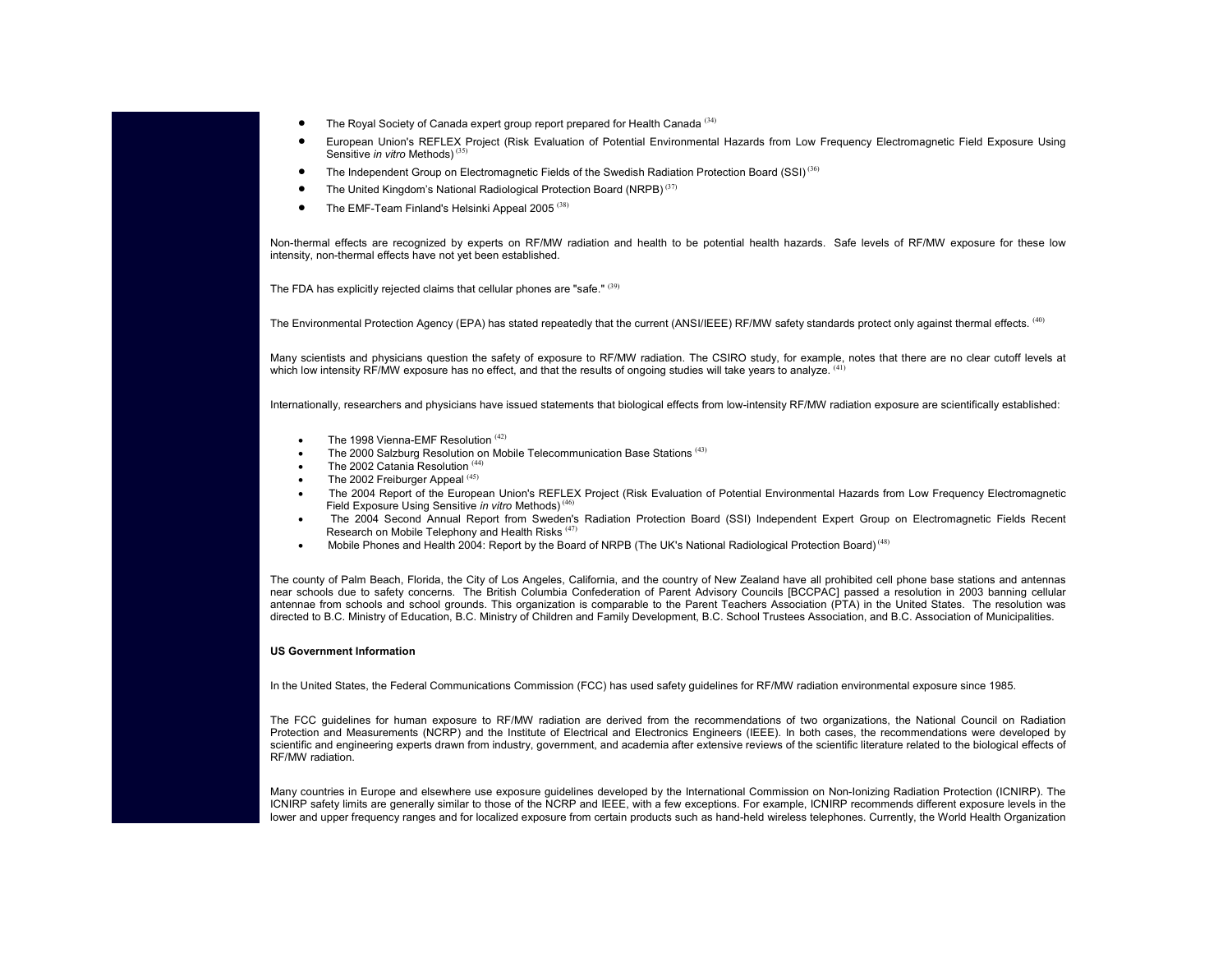is working to provide a framework for international harmonization of RF/MW radiation safety standards.

In order to affirm conformity to standards regarding heating of tissue, measurements are time averaged over 0.1 hours [6 minutes]. This method eliminates any spikes in the readings. Computer power bars have surge protectors to prevent damage to computers. **Fire fighters and emergency medical personnel do not!**

The NCRP, IEEE, and ICNIRP all have identified a whole-body Specific Absorption Rate (SAR) value of 4 watts per kilogram (4 W/kg) as a threshold level of exposure at which harmful biological thermal effects due to tissue heating may occur. Exposure guidelines in terms of field strength, power density and localized SAR were then derived from this threshold value. In addition, the NCRP, IEEE, and ICNIRP guidelines vary depending on the frequency of the RF/MW radiation exposure. This is due to the finding that whole-body human absorption of RF/MW radiation varies with the frequency of the RF signal. The most restrictive limits on whole-body exposure are in the frequency range of 30-300 MHz where the human body absorbs RF/MW energy most efficiently. For products that only expose part of the body, such as wireless phones, exposure limits in terms of SAR only are specified.

Similarly, the exposure limits used by the FCC are expressed in terms of SAR, electric and magnetic field strength, and power density for transmitters operating at frequencies from 300 kHz to 100 GHz. The specific values can be found in two FCC bulletins, OET Bulletins 56 and 65.

OET Bulletin 56, *["Questions and Answers about](http://www.fcc.gov/oet/info/documents/bulletins/#65) Biological Effects and Potential Hazards of Radiofrequency Electromagnetic Fields"* was designed to provide factual information to the public by answering some of the most commonly asked questions. It includes the latest information on FCC guidelines for human exposure to RF/MW radiation. Further information and a downloadable version of Bulletin 56 can be found at: http://www.fcc.gov/oet/info/documents/bulletins/#56

OET Bulletin 65, *"Evaluating Compliance With FCC Guidelines for Human Exposure to Radiofrequency Electromagnetic Fields"* was prepared to provide assistance in determining whether proposed or existing transmitting facilities, operations or devices comply with limits for human exposure to RF/MW radiation adopted by the Federal Communications Commission (FCC). Further information and a downloadable version of Bulletin 65 can be found at: http://www.fcc.gov/oet/info/documents/bulletins/#65

The FCC authorizes and licenses products, transmitters, and facilities that generate RF and microwave radiation. It has jurisdiction over all transmitting services in [the U.S. except those specifically oper](http://www.fcc.gov/oet/rfsafety/rf-faqs.html)ated by the Federal Government. Under the National Environmental Policy Act of 1969 (NEPA), the FCC has certain responsibilities to consider whether its actions will significantly affect the quality of the human environment. Therefore, FCC approval and licensing of transmitters and facilities must be evaluated for significant impact on the environment. Human exposure to RF radiation emitted by FCC-regulated transmitters is one of several factors that must be considered in such environmental evaluations. In 1996, the FCC revised its guidelines for RF/MW radiation exposure as a result of a multi-year proceeding and as required by the Telecommunications Act of 1996.

For further information and answers to questions about the safety of RF/MW radiation from transmitters and facilities regulated by the FCC go tohttp://www.fcc.gov/oet/rfsafety/rf-faqs.html.

## **[Canadian Government Information](http://strategis.ic.gc.ca/epic/internet/insmt-gst.nsf/vwapj/rss102.pdf/$FILE/rss102.pdf)**

Industry Canada is the organization that sets regulatory requirements for electromagnetic spectrum management and radio equipment in Canada. Industry Canada establishes standards for equipment certification and, as part of these standards, developed RSS-102, which specifies permissible radiofrequency RF/MW radiation levels. For this purpose, Industry Canada ado[pted the limits outlined in Health Canada's Safety-Code 6, whic](http://www.hc-sc.gc.ca/hecs-sesc/ccrpb/publication/99ehd237/toc.htm)h is a guideline document for limiting RF exposure. A downloadable version of *"RSS-102 - Evaluation Procedure for Mobile and Portable Radio Transmitters with respect to Health Canada's Safety Code 6 for Exposure of Humans to Radio Frequency Fields"*, as well as additional information can be found at: http://strategis.ic.gc.ca/epic/internet/insmtgst.nsf/vwapj/rss102.pdf/\$FILE/rss102.pdf .

Safety Code 6 specifies the requirements for the use of radiation emitting devices. This Code replaces the previous Safety Code 6 - EHD-TR-160. A downloadable version of "Limits of Human Exposure to Radiofrequency Electromagnetic Fields in the Frequency Range from 3 kHz TO 300 GHz – Safety Code 6", as well as further detailed information can be found at http://www.hc-sc.gc.ca/hecs-sesc/ccrpb/publication/99ehd237/toc.htm.

**US and Canadian Legal Issues**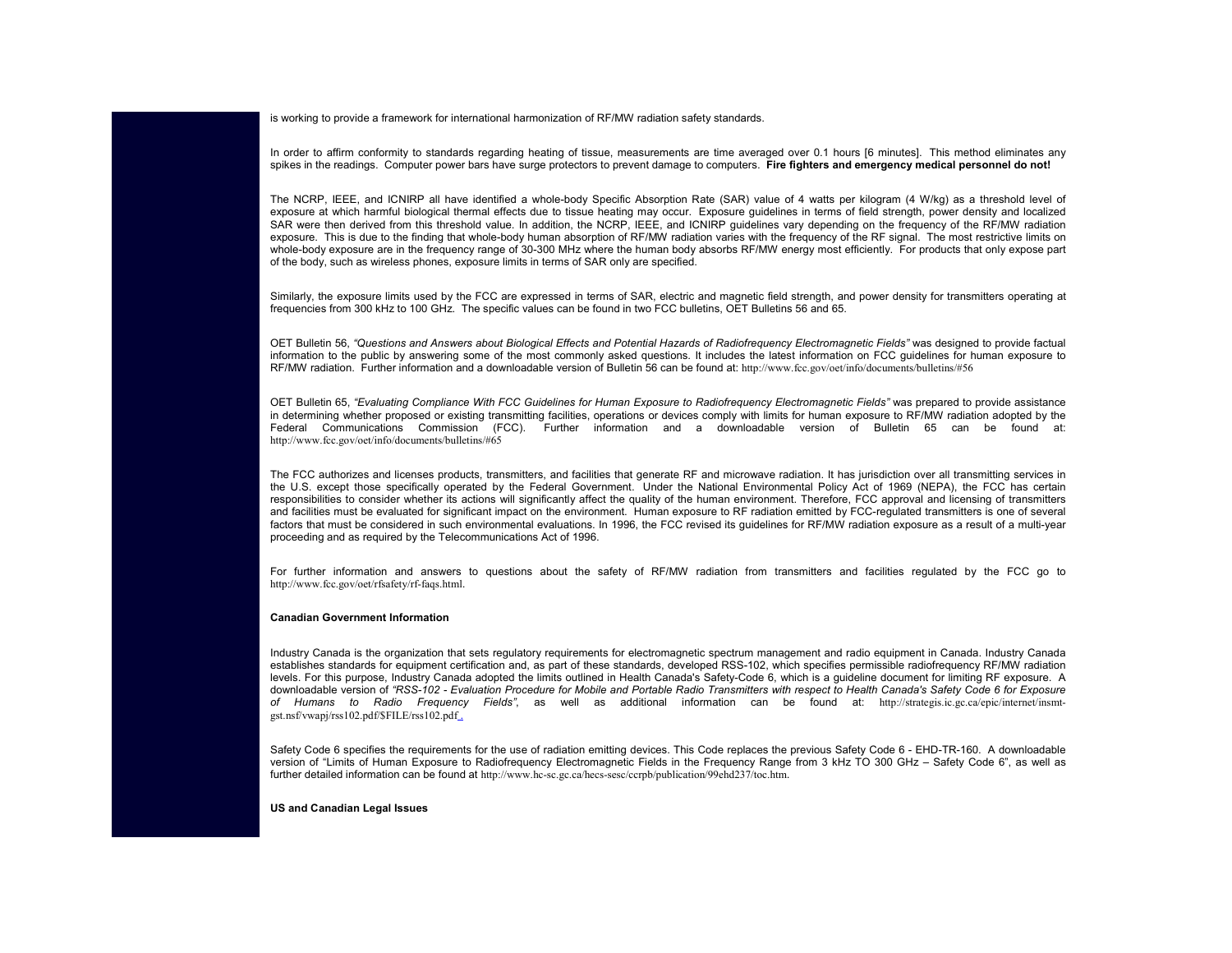Although some local and state governments have enacted rules and regulations about human exposure to RF/MW radiation in the past, the Telecommunications Act of 1996 requires the United States Federal Government to control human exposure to RF/MW radiation. In particular, Section 704 of the Act states that, "No State or local government or instrumentality thereof may regulate the placement, construction, and modification of personal wireless service facilities on the basis of the environmental effects of radio frequency emissions to the extent that such facilities comply with the Commission's regulations concerning such emissions." Further information on federal authority and FCC policy is available in a fact sheet from the FCC's Wireless Telecommunications Bureau at www.fcc.gov/wtb.

In a recent opinion filed by Senior Circuit Judge Stephen F. Williams, No. 03-1336 *EMR Network v. Federal Communications Commission and United States of America*, the Court upheld the FCC's decision not to initiate an inquiry on the need to revise its regulations to address non-thermal effects of radiofrequency (RF) radiation from the facilities and products subject to FCC regulation as EMR Network had requested in its September 2001 Petition for Inquiry.

At the request of the EMR Network, the EMR Policy Institute provided legal and research support for this appeal. On January 13, 2005, a Petition for Rehearing *en banc* by the full panel of judges at the DC Circuit Court of Appeals was filed. Briefs, background documents and the DC Circuit decision are found at: http://www.emrpolicy.org/litigation/case\_law/index.htm.

The Toronto Medical Officer of Health for the Toronto Board of Health recommended to Health Canada that public exposure limits for RF/MW radiation be made 100 times stricter; however the recommendation was not allowed, since, as in the US, only the Canadian federal government can regulate RF/MW radiation exposure level.

#### **World Health Organization Efforts**

In 1996, the World Health Organization (WHO) established the International EMF Project to review the scientific literature and work towards resolution of health concerns over the use of RF/MW technology. WHO maintains a Web site that provides addition information on this project and about RF/MW biological effects and research. For further information go to http://www.who.int/peh-emf/en/.

#### **Conclusion**

For decades, the International Association of Fire Fighters has been directly involved in protecting and promoting the health and safety of our membership. However, we simply don't know at this time what the possible health consequences of long-term exposure to low-intensity RF/MW radiation of the type used by the cell phone base stations and antennas will be. No one knows--the data just aren't there. The chairman of the International Commission on Non-Ionizing Radiation Protection ICNIRP), one of the leading international organizations which formulated the current RF/MW radiation exposure guidelines, has stated that the guidelines include "no consideration regarding prudent avoidance" for health effects for which evidence is less than conclusive <sup>(49</sup>)

Again, fire department facilities, where fire fighters and emergency response personnel live and work are not the proper place for a technology which could endanger their health and safety

[The](http://www.iaff.org/hs/Facts/CellTowerFinal.asp#n1) [on](http://www.iaff.org/hs/Facts/CellTowerFinal.asp#n1)ly reasonable and responsible course is to conduct a study of the highest scientific merit and integrity on the RF/MW radiation health effects to our membership and, in the interim, oppose the use of fire stations as base stations for towers and/or antennas for the conduction of cell phone transmissions until it is proven that such sitings are not hazardous to the health of our members.

# **Footnotes**

[back] 1. **Revised and Amended IAFF Resolution No. 15; August 2004**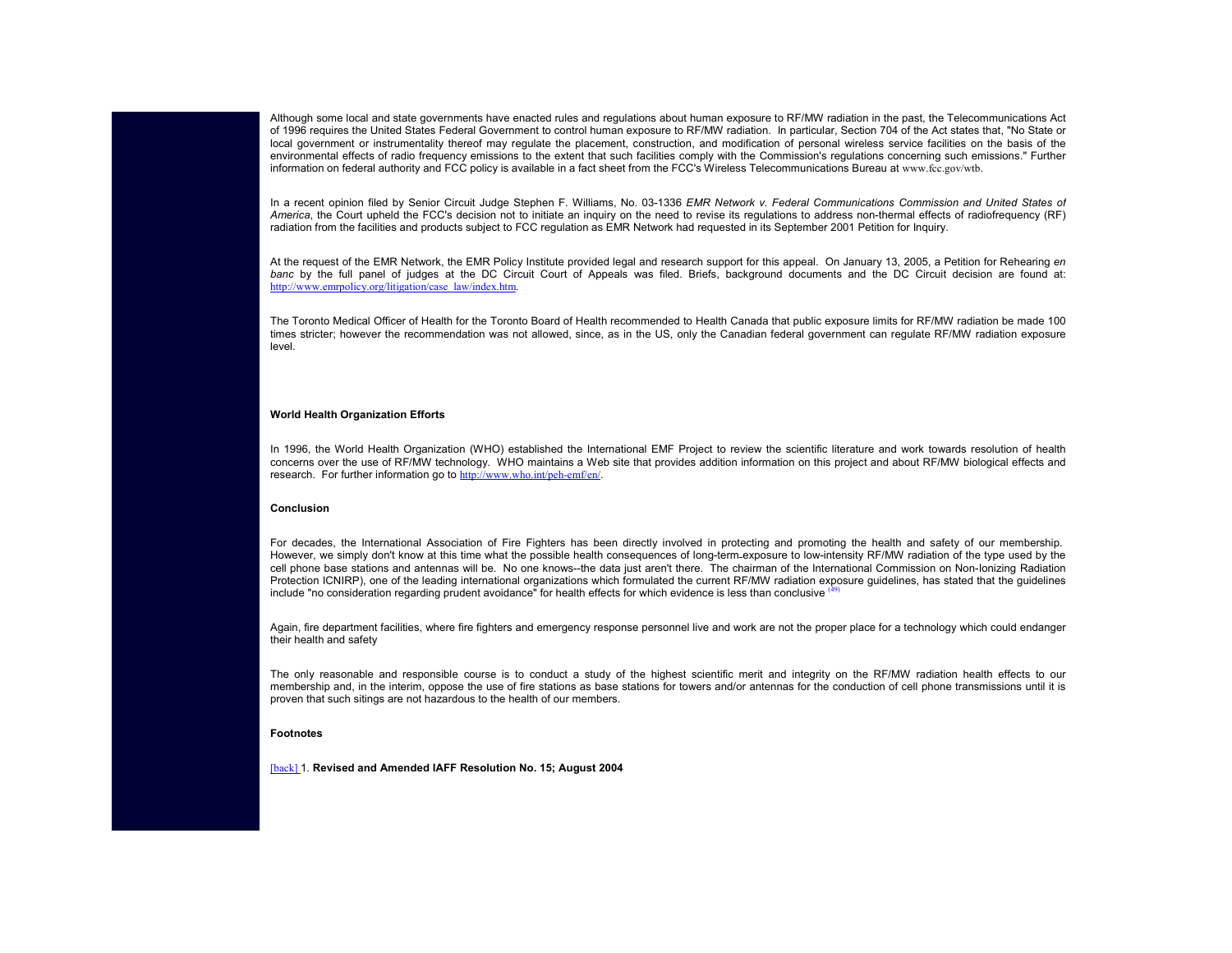# **Study of Firefighters Exposed to Radio Frequency (RF) Radiation from Cell Towers/Masts**

**WHEREAS,** fire stations across the United States and Canada are being sought by wireless companies as base stations for the antennas and towers for the conduction of cell phone transmissions; and

**WHEREAS,** many firefighters who are living with cell towers on or adjacent to their stations are paying a substantial price in terms of physical and mental health. As first responders and protectors of the general public, it is crucial that firefighters are functioning at optimal cognitive and physical capacity at all times; and

**WHEREAS,** the brain is the first organ to be affected by RF radiation and symptoms manifest in a multitude of neurological conditions including migraine headaches, extreme fatigue, disorientation, slowed reaction time, vertigo, vital memory loss and attention deficit amidst life threatening emergencies; and

**WHEREAS,** most of the firefighters who are experiencing symptoms can attribute the onset to the first week(s) these towers/antennas were activated; and

**WHEREAS,** RF radiation is emitted by these cellular antennas and RF radiation can penetrate every living cell, including plants, animals and humans; and

**WHEREAS,** both the U. S. and Canadian governments established regulatory limits for RF radiation based on thermal (heat) measurements with no regard for the adverse health effects from non-thermal radiation which is proven to harm the human brain and immune system; and

**WHEREAS**, the U. S. Environmental Protection Agency stated in a July 16, 2002, letter, "Federal health and safety agencies have not yet developed policies concerning possible risk from long-term, non-thermal exposures. The FCC's exposure guideline is considered protective of effects arising from a thermal mechanism (RF radiation from cell towers is non-thermal) but not from all possible mechanisms. Therefore, the generalization by many that the guidelines protecting human beings from harm by any or all mechanisms is not justified"; and

**WHEREAS,** an Expert Panel Report requested by the Royal Society of Canada prepared for Health Canada (1999) stated that, "Exposure to RF fields at intensities far less than levels required to produce measurable heating can cause effects in cells and tissues. These biological effects include alterations in the activity of the enzyme ornithine decarboxylase, in calcium regulation, and in the permeability of the blood-brain barrier. Some of these biological effects brought about by nonthermal exposure levels of RF could potentially be associated with adverse health effects"; and

**WHEREAS,** based on concerns over growing scientific evidence of dangers from RF radiation, an international conference was convened in Salzburg, Austria, in the summer of 2000 where renowned scientists declared the upper-most RF radiation exposure limit from a tower-mast should be 1/10th of 1 microwatt (Note that 1/10th of 1 microwatt is 10,000 times lower than the uppermost limit allowed by the U. S. or Canada.); and it should be noted this limit was set because of study results showing brain wave changes at 1/10th of 1 microwatt; and

**WHEREAS,** in a recently cleared paper by Dr. Richard A. Albanese of the U. S. Air Force, a highly recognized physician in the area of the impact of radiation on the human body, Dr. Albanese states, "I would ask a good faith effort in achieving as low exposure rates as are possible within reasonable financial constraints. Also I would fund targeted studies using animal subjects and human groups living or working in high radiation settings or heavy cellular phone users, emphasizing disease causations. I urge acceptance of the ideal that there should be no unmonitored occupational or environmental exposures whose associated disease rates areunknown." (The opinions expressed herein are those of Dr. Albanese, and do not reflect the policies of the United States Air Force.); and

WHEREAS, recently a study, not affiliated with the wireless industry, was conducted of firefighters exposed to RF radiation from cell towers/antennas affixed to their stations.\*\* The study revealed brain damage that can be differentiated from chemical causation (such as inhalation of toxic smoke) suggesting RF radiation as the cause of the brain damage found on SPECT scans; and

**WHEREAS,** firefighters are the protectors of people and property and should be protected under the Precautionary Principle of Science and therefore, unless radiation is proven safe and harmless, cellular antennas should not be placed on or near fire stations; therefore be it

**RESOLVED,** That the IAFF shall seek funding for an initial U. S. and Canadian study with the highest scientific merit and integrity, contrasting firefighters with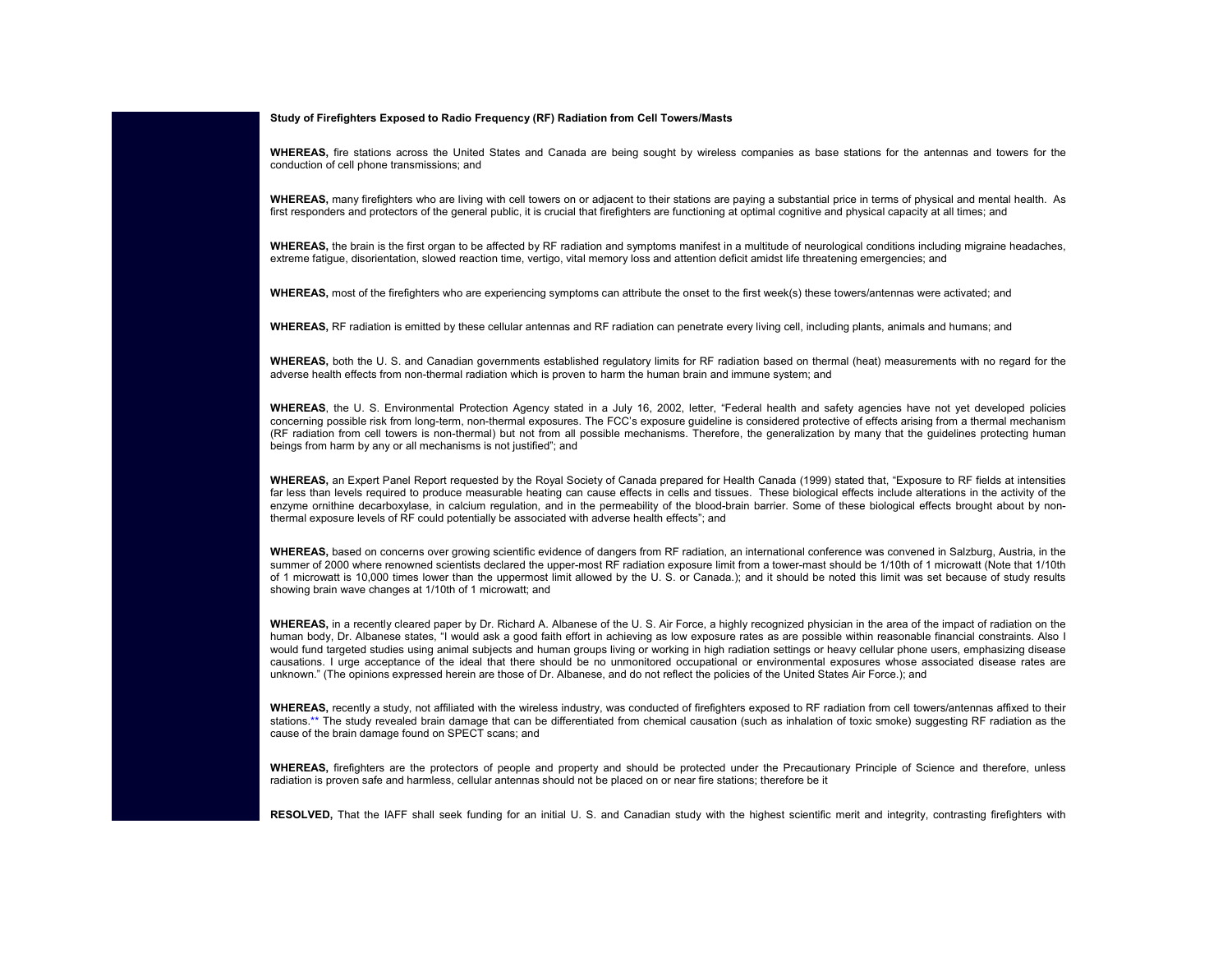residence in stations with towers to firefighters without similar exposure; and be it further

**RESOLVED,** That in accordance with the results of the study, the IAFF will establish protective policy measures with the health and safety of all firefighters as the paramount objective; and be it further

**RESOLVED,** That the IAFF oppose the use of fire stations as base stations for antennas and towers for the conduction of cell phone transmissions until such installations are proven not to be hazardous to the health of our members.

\*\*Note: A pilot study was conducted in 2004 of six California fire fighters working and sleeping in stations with towers. The study, conducted by Gunnar Heuser, M.D., PhD. of Agoura Hills, CA, focused on neurological symptoms of six fire fighters who had been working for up to five years in stations with cell towers. Those [sympt](http://www.iaff.org/hs/Facts/CellTowerFinal.asp#n2)oms included slowed reaction time, lack of focus, lack of impulse control, severe headaches, anesthesia-like sleep, sleep deprivation, depression, and tremors. Dr. Heuser used functional brain scans - SPECT scans - to assess any changes in the brains of the six fire fighters as compared to healthy brains of men of the same age. Computerized psychological testing known as TOVA was used to study reaction time, impulse control, and attention span. The SPECT scans revealed a pattern of abnormal change which was concentrated over a wider area than would normally be seen in brains of individuals exposed to toxic inhalation, as might be expected from fighting fires. Dr. Heuser concluded the only plausible explanation at this time would be RF radiation exposure. Additionally, the TOVA testing revealed among the six fire fighters delayed reaction time, lack of impulse control, and difficulty in maintaining mental focus.

[back] 2. An international blue ribbon panel assembled by the National Institute of Environmental Health Sciences (NIEHS) designated power frequency electromagnetic fields (EMF) as "possible human carcinogens" on June 24, 1998. The panel's decision was based largely on the results of epidemiological studies of [childre](http://www.iaff.org/hs/Facts/CellTowerFinal.asp#n3)n exposed at home and workers exposed on the job. The evaluation of the EMF literature followed procedures developed by the International Agency for Research on Cancer (IARC), based in Lyon, France. The working group's report will be the basis for the NIEHS report to Congress on the EMF Research [and Public](http://www-cie.iarc.fr/htdocs/monographs/vol80/80.html) [Information Dissemination program \(](http://www-cie.iarc.fr/htdocs/monographs/vol80/80.html)EMF RAPID). The National Radiological Protection Board (NRPB) of the United Kingdom noted that the views of its Advisory Group on Non-Ionizing Radiation are "consistent with those of the NIEHS expert panel."

*June 26, 1998 statement of the National Radiological Protection Board, sited in Microwave News, July/August 1998*

[back] 3. World Health Organization; International Agency for Research on Cancer; IARC Monographs on the Evaluation of Carcinogenic Risks to Humans; Volume *80 Non-Ionizing Radiation, Part 1: Static and Extremely Low-Frequency (ELF) Electric and Magnetic Fields; 2002; 429 pages; ISBN 92 832 1280 0;* See http://wwwcie.iarc.fr/htdocs/monographs/vol80/80. This IARC Monograph provides the rationale for its designation of ELF/EMF as a possible human carcinogen. It states that:

*A few studies on genetic effects have examined chromosomal aberrations and micronuclei in lymphocytes from workers exposed to ELF electric and magnetic fields. In these studies, confounding by genotoxic agents (tobacco, solvents) and comparability between the exposed and control groups are of concern. Thus, the studies reporting an increased frequency of chromosomal aberrations and micronuclei are difficult to interpret.*

*Many studies have been conducted to investigate the effects of ELF magnetic fields on various genetic end-points. Although increased DNA strand breaks have* been reported in brain cells of exposed rodents, the results are inconclusive; most of the studies show no effects in mammalian cells exposed to magnetic fields *alone at levels below 50 µT. However, extremely strong ELF magnetic fields have caused adverse genetic effects in some studies. In addition, several groups have [report](http://www.iaff.org/hs/Facts/CellTowerFinal.asp#n4)ed that ELF magnetic fields enhance the effects of known DNA- and chromosome-damaging agents such as ionizing radiation*.

*The few animal studies on cancer-related non-genetic effects are inconclusive. Results on the effects on in-vitro cell proliferation and malignant transformation are inconsistent, but some studies suggest that ELF magnetic fields affect cell proliferation and modify cellular responses to other factors such as melatonin. An increase in apoptosis following exposure of various cell lines to ELF electric and magnetic fields has been reported in several studies with different exposure conditions. Numerous studies have investigated effects of ELF magnetic fields on cellular end-points associated with signal transduction, but the results are not consistent*.

[back] 4. The International Commission on Non-Ionizing Radiation Protection (ICNIRP) statement "Health Issues Related to the Use of Hand-Held Radiotelephones and Base Transmitters" of 1996 reads:

"Thermally mediated effects of RF fields have been studied in animals, including primates. These data suggest effects that will probably occur in humans subjected to whole body or localized heating sufficient to increase tissue temperatures by greater than 1C. They include the induction of opacities of the lens of the eye,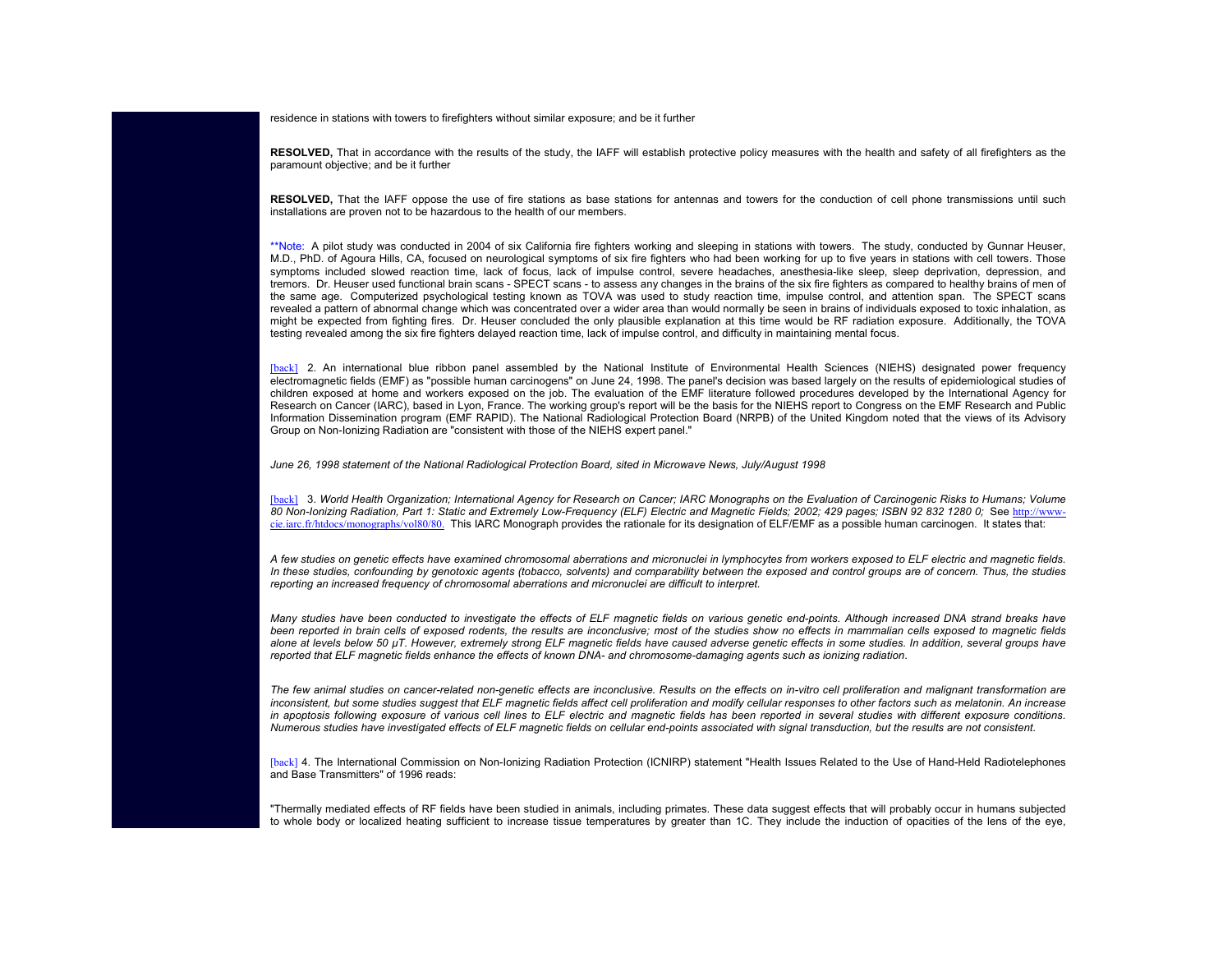possible effects on development and male fertility, various physiological and thermoregulatory responses to heat, and a decreased ability to perform mental tasks as body temperature increases. Similar effects have been reported in people subject to heat stress, for example while working in hot environments or by fever. The various effects are well established and form the biological basis for restricting occupational and public exposure to radiofrequency fields. In contrast, non-thermal effects are not well established and currently do not form a scientifically acceptable basis for restricting human exposure for frequencies used by hand-held radiotelephones and base stations."

*International Commission on Non-Ionizing Radiation Protection, "Health Issues Related to the Use of Hand-Held Radiotelephones and Base Transmitters," Health Physics 70:587-593, 1996*

The ANSI/IEEE Standard for Safety Levels of 1992 similarly states:

["An ex](http://www.iaff.org/hs/Facts/CellTowerFinal.asp#n5)tensive review of the literature revealed once again that the most sensitive measurements of potentially harmful biological effects were based on the disruption of ongoing behavior associated with an increase of body temperature in the presence of electromagnetic fields. Because of the paucity of reliable data on chronic exposures, IEEE Subcommittee IV focused on evidence of behavioral disruption under acute exposures, even disruption of a transient and fully reversible nature."

*IEEE Standards Coordinating committee 28 on Non-Ionizing Radiation Hazards: Standard for Safe Levels With Respect to Human Exposure to Radio Frequency Electromagnetic Fields, 3 KHz to 300 GHz (ANSI/IEEE C95.1-1991), The Institute of Electrical and Electronics Engineers, New York, 1992*.

[back] 5. Drs. Czerska, Casamento, Ning, and Davis (working for the Food and Drug Administration in 1997) using "a waveform identical to that used in digital cellular phones" at a power level within our current standards (SAR of 1.6 W/Kg, the maximum spatial peak exposure level recommended for the general population in the ANSI C95.1-1991 standard) found increases in cellular proliferation in human glioblastoma cells. This shows that "acceptable" levels of radiation can cause human cancer cells to multiply faster. The authors note that "because of reported associations between cellular phone exposure and the occurrence of a brain tumor, [gliobla](http://www.iaff.org/hs/Facts/CellTowerFinal.asp#n6)stoma, a human glioblastoma cell line was used" in their research.

*E.M. Czerska, J. Casamento, J. T. Ning, and C. Davis, "Effects of Radiofrequency Electromagnetic Radiation on Cell Proliferation," [Abstract presented on February 7, 1997 at the workshop 'Physical Characteristics and Possible Biological Effects of Microwaves Applied in Wireless Communication, Rockville, MD] E. M. Czerska,* J. Casamento Centers for Devices and Radiological Health, Food and Drug Administration, Rockville, Maryland 20857, USA; H. T. Ning, Indian Health Service, *Rockville, Maryland 20857, USA; C. Davis, Electrical Engineering Dept., Univ. of Maryland, College Park, Maryland 20742, USA*

[back] 6. Dr. Michael Repacholi (in 1997, currently the director of the International Electromagnetic Fields Project at the World Health Organization) took one hundred transgenic mice and exposed some to radiation for two 30 minute periods a day for up to 18 months. He found that the exposed mice developed lymphomas (a type of cancer) at twice the rate of the unexposed mice. While telecommunications industry spokespersons criticized the experiment for using mice with a mutation which predisposed them to cancer (transgenic) the researchers pointed out that "some individuals inherit mutations in other genes...that predispose them to develop cancer, and these individuals may comprise a subpopulation at special risk from agents that would pose an otherwise insignificant risk of cancer."

Dr. Repacholi stated "I believe this is the first animal study showing a true non-thermal effect." He repeated the experiment in 1998 using 50 Hz fields instead of the 900 MHz pulsed radiation (the type used by cellular phones) used in the original experiment and found no cancer risk. He stated that this new data had implications for his original cellular phone study: "the control groups for both our RF and 50 Hz field studies showed no statistical differences, which lessens the possibility that the RF/MW radiation study result was a chance event or due to errors in methodology."

[It](http://www.iaff.org/hs/Facts/CellTowerFinal.asp#n7) [is](http://www.iaff.org/hs/Facts/CellTowerFinal.asp#n7) [ex](http://www.iaff.org/hs/Facts/CellTowerFinal.asp#n7)tremely important to note that Dr. Michael Repacholi was Chairman of the ICNIRP at the time its Statement on Health Issues Related to the Use of Hand-Held Radiotelephones and Base Transmitters was developed in 1996.

*M. Repacholi et al., "Lymphomas in Eµ-Pim1 Transgenic Mice Exposed to Pulsed 900 MHz Electromagnetic Fields," Radiation Research, 147, pp.631-640, May 1997*

[back] 7. Dr. Ross Adey (Veterans Administration Hospital at Loma Linda University in 1996) found what appeared to be a protective effect in rats exposed to the type of radiation used in digital cellular phones. The rats were exposed to an SAR of 0.58-0.75 W/Kg 836 MHz pulsed radiation of the TDMA type two hours a day, four days a week for 23 months, with the signals turned on and off every 7.5 minutes, so total exposure was 4 hours a week. Interestingly this effect was not present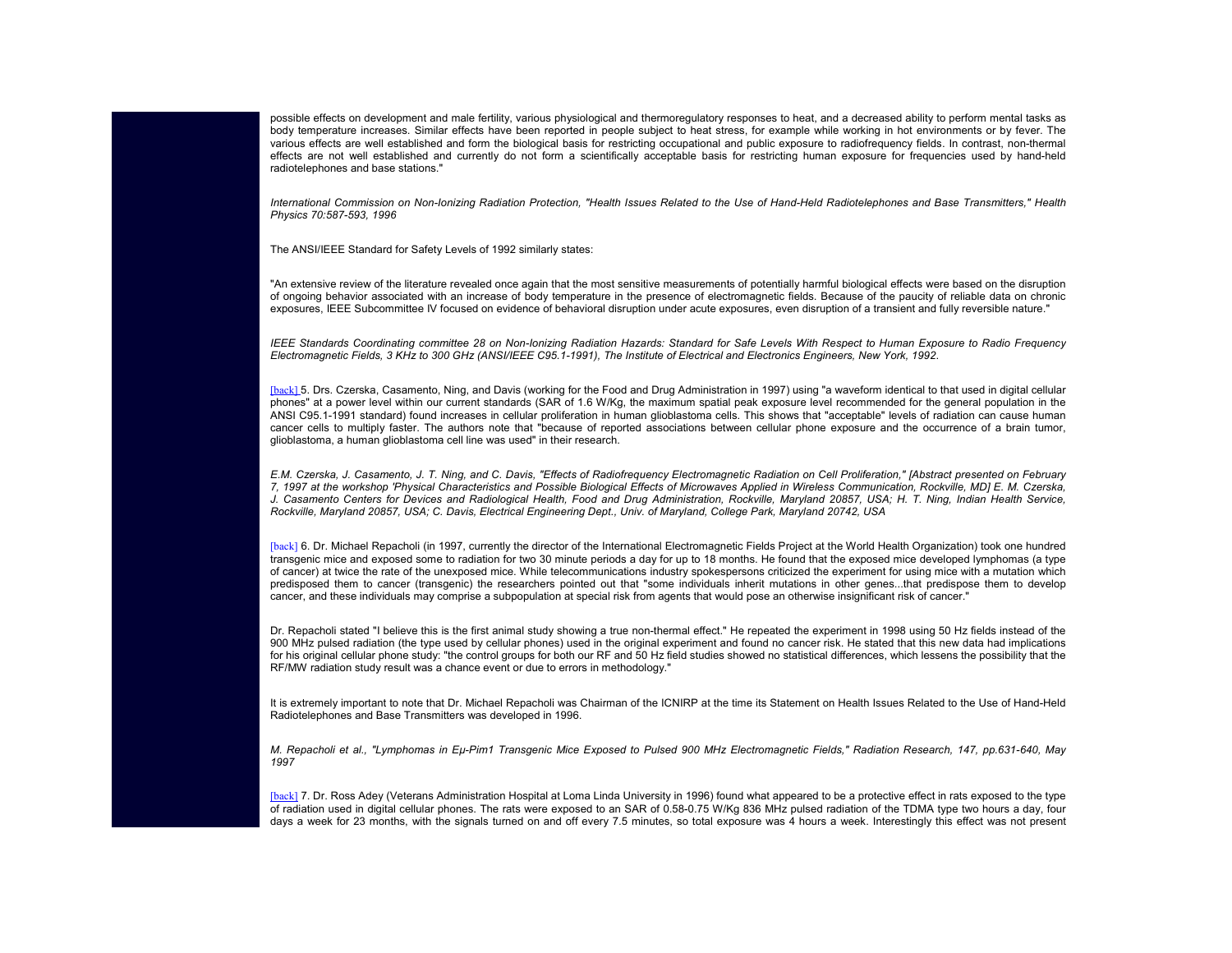when a non-digital, analog signal was used. Rats exposed developed cancer less often. This study shows that low power fields of the digital cellular frequency can influence cancer development. Whether they would protect or promote in our children is a question for further study.

*Ross Adey of the Veterans Administration Hospital at Loma Linda University, CA presented the results of pulsed (digital cellular) radiation on June 13, 1996 at the 18th Annual Meeting of the Bioelectrom[agnetics Society in Victoria, Canada. He presented the findings of the](http://www.itis.ethz.ch/downloads/REFLEX_Final%20Report_171104.pdf) analog cellular phone radiation effect at the June 1997 2nd World Congress for Electricity and Magnetism in Biology and Medicine in Bologna, Italy. Reviews can be found in Microwave News issues July/August, 1996 and March/April 1997.*

In recognition of his more than three decades of "fundamental contributions to the emerging science of the biological effects of electromagnetic fields," the authors of the November 2004 Report of the European Union's REFLEX Project (*Risk Evaluation of Potential Environmental Hazards From Low Frequency Electromagnetic Field Exposure Using Sensitive in vitro Methods*) chose to include Dr. Adey's personal views on Electromagnetic Field Exposure research as the Foreword to that report. To view the entire report, see:  $\frac{\text{http://www.itis.ethz.ch/downloads/REFLEX_Final\%20Report_171104.pdf}}{$ 

The following is taken from Dr. Adey's Foreword found on pages 1-3 of the REFLEX Report:

*The Future of Fundamental Research in a Society Seeking Categoric Answers to Health Risks of New Technologies*

*In summary, we have become superstitious users of an ever-growing range of technologies, but we are now unable to escape the web that they have woven around us.*

*Media reporters in general are no better informed. Lacking either responsibility or accountability, they have created feeding frenzies from the tiniest snippets of information gleaned from scientific meetings or from their own inaccurate interpretation of published research. In consequence, the public has turned with pleading voices to government legislatures and bureaucracies for guidance . . .*

*We face the problem brought on by the blind leading the blind. Because of public pressure for rapid answers to very complex biological and physical issues, short[term r](http://www.iaff.org/hs/Facts/CellTowerFinal.asp#n8)esearch programs have been funded to answer specific questions about certain health risks.*

In many countries, and particularly in the USA, the effects of such harassing and troublesome tactics on independent, careful fundamental research have been near *tragic. Beguiled by health hazard research as the only source of funding, accomplished basic scientists have diverted from a completely new frontier in physical regulation of biological mechanisms at the atomic level. Not only have governments permitted corporate interests in the communications industry to fund this research, they have even permitted them to determine the research questions to be addressed and to select the institutions performing the research.*

[\[back\]](http://www.iaff.org/hs/Facts/CellTowerFinal.asp#n9) 8. Dr. A. W. Guy reported an extensive investigation on rats chronically exposed from 2 up to 27 months of age to low-level pulsed microwaves at SARs up to 0.4 W/Kg. The exposed group was found to have a significantly higher incidence of primary cancers.

*A. W. Guy, C. K. Chou, L. Kunz, L, Crowley, and J. Krupp, "Effects of Long-Term Low-Level Radiofrequency Radiation Exposure on Rats." Volume 9. Summary. Brooks Air Force Base, Texas, USAF School of Aerospace Medicine, USF-SAM-TR-85-11; 1985*

[\[back\]](http://www.iaff.org/hs/Facts/CellTowerFinal.asp#n10) 9. Drs. Henry Lai and N. P. Singh of the University of Washington in Seattle have reported both single- and double-strand DNA breaks in the brains of rats exposed to radiofrequency electromagnetic radiation at an SAR of 1.2 W/Kg. DNA is the carrier of the genetic information in all living cells. Cumulated DNA strand breaks in brain cells can lead to cancer or neurodegenerative diseases.

*H. Lai and N. P. Singh, "Single- and Double-Strand DNA Breaks in Rat Brain Cells After Acute Exposure to Radiofrequency Electromagnetic Radiation," International Journal of Radiation Biology, Vol 69, No. 4, 513-521, 1996*

[back] 10. Dr. Stanislaw Szmigielski has studied many thousands of Polish soldiers. He has found that those exposed to radiofrequency and microwave radiation in the workplace had more than double the cancer rate of the unexposed servicemen analyzing data from 1971-1985. He has presented further data suggesting a dose-response relationship with soldiers exposed to 100-200 W/cm<sup>2</sup> suffering 1.69 times as many cancers as the unexposed, and those exposed to 600-1000 W/cm<sup>2</sup>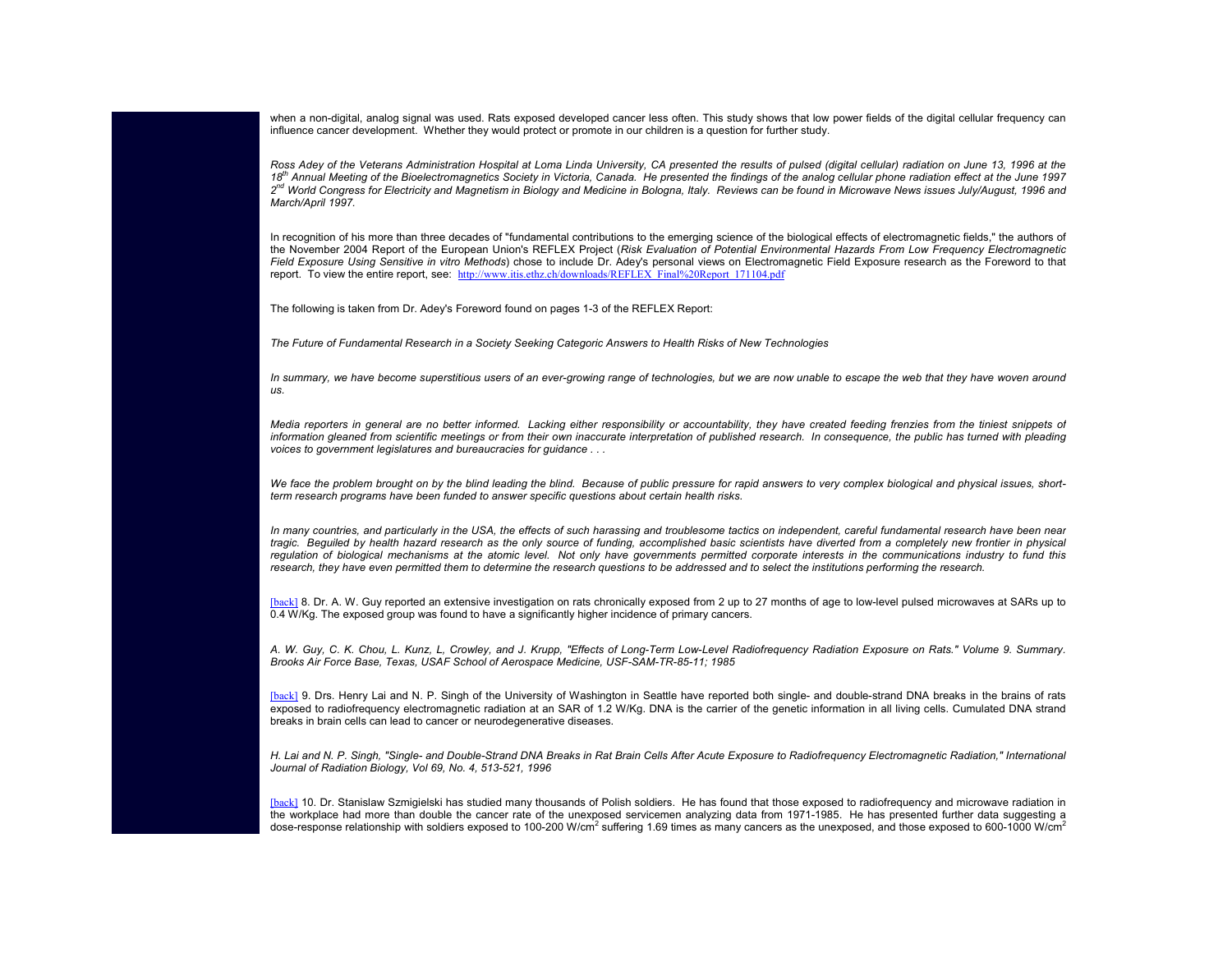[sufferi](http://www.iaff.org/hs/Facts/CellTowerFinal.asp#n11)ng 4.63 times as many cancers. The level considered safe for the public according to FCC regulations is 1000 W/cm<sup>2</sup>. Occupational exposure up to 5000  $W/cm<sup>2</sup>$  is allowed.

*S. Szmigielski, "Cancer Morbidity in Subjects Occupationally Exposed to High Frequency (Radiofrequency and Microwave) Electromagnetic Radiation," The Science of the Total Environment 180:9-17, 1996*

[\[back\]](http://www.iaff.org/hs/Facts/CellTowerFinal.asp#n12) 11. Dr. Bruce Hocking found an association between increased childhood leukemia incidence and mortality in the proximity of television towers. The power density ranged from 0.2-8.0 W/cm<sup>2</sup> nearer and 0.02 W/cm<sup>2</sup> farther from the towers.

*B. Hocking, I. R. Gordon, H. L. Grain, and G. E. Hatfield, "Cancer Incidence and Mortality and Proximity to TV Towers," Medical Journal of Australia 165: 601-605; 1996*

[\[back\]](http://www.iaff.org/hs/Facts/CellTowerFinal.asp#n13) 12. Drs. Mann and Röschke investigated the influence of pulsed high-frequency RF/MW radiation of digital mobile radio telephones on sleep in healthy humans. They found a hypnotic effect with shortening of sleep onset latency and a REM (Rapid Eye Movement) suppressive effect with reduction of duration and percentage of REM sleep. "REM sleep plays a special physiological role for information processing in the brain, especially concerning consolidation of new experiences. Thus the effects observed possibly could be associated with alterations of memory and learning functions."

*K. Mann and J. Röschke, "Effects of Pulsed High-Frequency Electromagnetic Fields on Human Sleep," Neuropsychobiology 33:41-47, 1996*

[back] 13. Dr. Allen Frey has been researching RF/MW radiation for over 3 decades. Here is the abstract on a paper concerning headaches and cellular phone radiation. "There have been numerous recent reports of headaches occurring in association with the use of hand-held cellular telephones. Are these reported headaches real? Are they due to emissions from telephones? There is reason to believe that the answer is "yes" to both questions. There are several lines of evidence to support this conclusion. First, headaches as a consequence of exposure to low intensity microwaves were reported in the literature 30 years ago. These were observed during the course of microwave hearing research before there were cellular telephones. Second, the blood-brain barrier appears to be involved in headaches, and low intensity microwave energy exposure affects the barrier. Third, the dopamine-opiate systems of the brain appear to be involved in headaches, [and lo](http://www.iaff.org/hs/Facts/CellTowerFinal.asp#n14)w intensity electromagnetic energy exposure affects those systems. In all three lines of research, the microwave energy used was approximately the same--in frequencies, modulations, and incident energies--as those emitted by present day cellular telephones, Could the current reports of headaches be the canary in the coal mine, warning of biologically significant effects?"

*A. H. Frey, "Headaches from Cellular Telephones: Are they Real and What Are the Implications?" Environmental Health Perspectives Volume 106, Number 3, pp.101-103, March 1998*

[back] 14. Henry Lai's review of the literature concerning neurological effects of RF/MW radiation: Existing data indicate that RF/MW radiation of relatively low intensity can affect the nervous system. Changes in blood-brain barrier, morphology, electrophysiology, neurotransmitter functions, cellular metabolism, and calcium efflux, and genetic effects have been reported in the brain of animals after exposure to RF. These changes can lead to functional changes in the nervous system. Behavioral changes in animals after exposure to RR have been reported.

Even a temporary change in neural functions after RF/MW radiation exposure could lead to adverse consequences. For example, a transient loss of memory function or concentration could result in an accident when a person is driving. Loss of short term working memory has indeed been observed in rats after acute exposure to RF/MW radiation.

Research has also shown that the effects of RF/MW radiation on the nervous system can cumulate with repeated exposure. The important question is, after repeated exposure, will the nervous system adapt to the perturbation and when will homeostasis break down? Related to this is that various lines of evidence suggest that responses of the central nervous system to RF/MW radiation could be a stress response. Stress effects are well known to cumulate over time and involve first adaptation and then an eventual break down of homeostatic processes.

*H. Lai, "Neurological Effects of Radiofrequency Electromagnetic Radiation Relating to Wireless Communication Technology," Paper presentation at the IBC-UK Conference: "Mobile Phones-Is There a Health Risk?" September 16-17, 1997, Brussels, Belgium*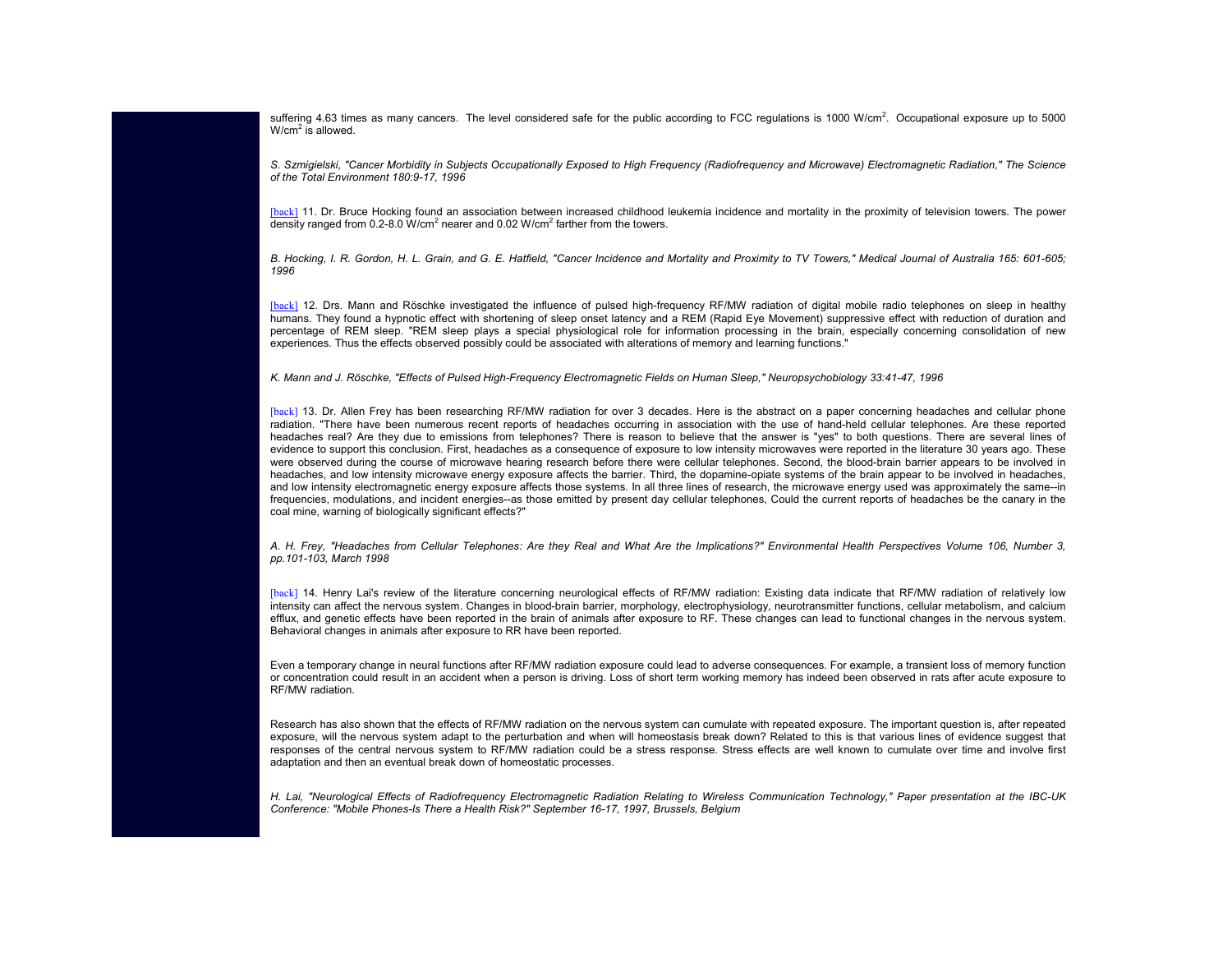[back] 15. Blood-Brain-Barrier: The blood-brain-barrier (BBB) is primarily a continuous layer of cells lining the blood vessels of the brain. It is critical for regulation of [the br](http://www.iaff.org/hs/Facts/CellTowerFinal.asp#n16)ain's activity. Lai notes that "Even though most studies indicate that changes in the BBB occurs only after exposure to RF/MW radiation of high intensities with significant increase in tissue temperature, several studies have reported increases in permeability after exposure to RF/MW radiation of relatively low intensities...Pulsed RF seems to be more potent than continuous wave RF." Pulsed RF/MW is the type used in digital cellular systems. Effects on the BBB were noted at the 0.2 W/cm<sup>2</sup> level, and even at SAR of 0.016-5 W/kg. These effects could lead to local changes in brain function.

# *H. Lai, Ibid*

[back] 16. Cellular Morphology: RF/MW radiation induced morphological changes of the central nervous system cells and tissues have been shown to occur under relatively high intensity or prolonged exposure to the RF/MW radiation. However, there are several studies which show that repeated exposure at relatively low power [intens](http://www.iaff.org/hs/Facts/CellTowerFinal.asp#n17)ities caused morphological changes in the central nervous system. Again here pulsed (as in digital phone use) RF/MW radiation produced more pronounced effects. Certain drugs given to nonhuman primates sensitized them, for instance allowing eye damage to occur at very low power intensities. Dr Lai notes "Changes in morphology, especially cell death, could have an important implication on health. Injury-induced cell proliferation has been hypothesized as a cause of cancer." Some of these experiments were in the range of SAR 0.53 W/kg or even 0.26 W/kg.

*H. L[a](http://www.iaff.org/hs/Facts/CellTowerFinal.asp#n18)i, Ibid*

[back] 17. Neural Electrophysiology: Changes in neuronal electrophysiology, evoked potentials, and EEG have been reported. Some effects were observed at low intensities and after repeated exposure, suggesting cumulative effect. Energy density levels were as low as 50 W/cm<sup>2</sup>.

*H. Lai, Ibid*

[back] 18. Neurotransmitters: Neurotransmitters are molecules which transmit information from one nerve cell to another. Early studies have reported changes in various neurotransmitters (catecholamines, serotonin, and acetylcholine) in the brain of animals only after exposure to high intensities of RF/MW radiation. However, there are more recent studies that show changes in neurotransmitter functions after exposure to low intensities of RF radiation. For example, effects were seen at 50 *µ*W/cm<sup>2</sup> in one experiment. U.S. and Canadian RF/MW radiation safety policies allow exposures of 1000 *µ*W/cm<sup>2</sup> at that frequency.

RF/MW radiation activates endogenous opioids in the brain. Endogenous opioids are neurotransmitters with morphine-like properties and are involved in many im[p](http://www.iaff.org/hs/Facts/CellTowerFinal.asp#n19)ortant physiological and behavioral functions, such as pain perception and motivation.

The response to RF/MW radiation depends on the area of the brain studied and on the duration of exposure. Exposure to RF/MW radiation has been shown to affect the behavioral actions of benzodiazepines (these are drugs such as Valium).

*H. Lai, Ibid*

[back] 19. Metabolic Changes in Neural Tissue: Several studies investigated the effects of RF/MW radiation exposure on energy metabolism in the rat brain. Surprisingly, changes were reported after exposure to relatively low intensity RF/MW radiation for a short duration of time (minutes). The effects depended on the frequency and modulation characteristics of the RF/MW radiation and did not seem to be related to temperature changes in the tissue.

Calcium ions play important roles in the functions of the nervous system, such as the release of neurotransmitters and the actions of some neurotransmitter [recepto](http://www.iaff.org/hs/Facts/CellTowerFinal.asp#n20)rs. Thus changes in calcium ion concentration could lead to alterations in neural functions. This is an area of considerable controversy because some researchers have also reported no significant effects of RF/MW radiation exposure on calcium efflux. However, when positive effects were observed, they occurred after exposure to RF/MW radiation of relatively low intensities and were dependent on the modulation and intensity of the RF/MW radiation studied (window effects). Some studies had SARs as low as 0.05-0.005 W/Kg.

*H. Lai, Ibid*

[back] 20. Cytogenetic effects have been reported in various types of cells after exposure to RF/MW radiation. Recently, several studies have reported cytogenetic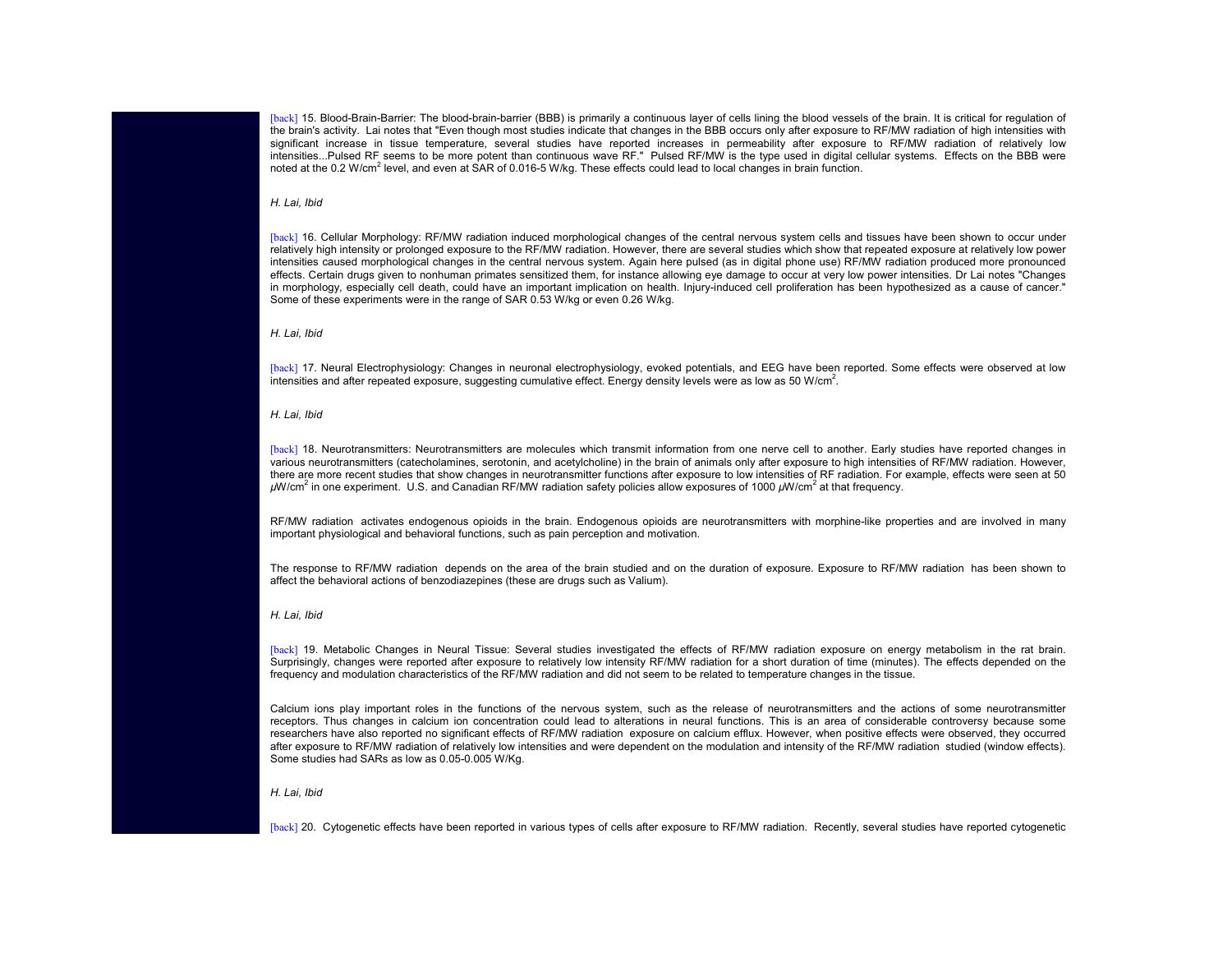changes in brain cells by RF/MW radiation , and these results could have important implication for the health effects of RF/MW radiation . Genetic damage to glial cells can result in carcinogenesis. However, since neurons do not undergo mitosis, a more likely consequence of neuronal genetic damage is changes in functions and cell death, which could either lead to or accelerate the development of neurodegenerative diseases. Power densities of 1 mW/cm<sup>2</sup> were employed, a level considered safe for the public by the FCC.

RF/MW radiation -induced increases in single and double strand DNA breaks in rats can be blocked by treating the rats with melatonin or the spin-trap compound N t-butyl--phenylnitrone. Since both compounds are potent free radical scavengers, these data suggest that free radicals may play a role in the genetic effect of RF. If free radicals are involved in the RF-induced DNA strand breaks in brain cells, results from this study could have an important implication on the health effects of RF [expos](http://www.iaff.org/hs/Facts/CellTowerFinal.asp#n21)ure. Involvement of free radicals in human diseases, such as cancer and atherosclerosis, has been suggested. Free radicals also play an important role in the aging process, which has been ascribed to be a consequence of accumulated oxidative damage to body tissues, and involvement of free radicals in neurodegenerative diseases, such as Alzheimer's, Huntington, and Parkinson, has also been suggested. One can also speculate that some individuals may be more susceptible to the effects of RF/MW radiation exposure.

*H. Lai, Ibid*

[\[back\]](http://www.iaff.org/hs/Facts/CellTowerFinal.asp#n22) 21. Dr. A. A. Kolodynski and V. V. Kolodynska of the Institute of Biology, Latvian Academy of Sciences, presented the results of experiments on school children living in the area of the Skrunda Radio Location Station in Latvia. Motor function, memory, and attention significantly differed between the exposed and control groups. The children living in front of the station had less developed memory and attention and their reaction time was slower.

*A. A. Kolodynski, V. V. Kolodynska, "Motor and Psychological Functions of School Children Living in the Area of the Skrunda Radio Location Station in Latvia," The Science of the Total Environment 180:87-93, 1996*

[back] 22. Dr. H. Lai and colleagues in 1993 exposed rats to 45 minutes of pulsed high frequency RF/MW radiation at low intensity and found that the rats showed retarded learning, indicating a deficit in spatial "working memory" function.

*H Lai, A. Horita, and A. W. Guy, "Microwave Irradiation Affects Radial-Arm Maze Performance in the Rat," Bioelectromagnetics 15:95-104, 1994*

**NOTE:** *Dr. Lai's January 2005 compilation of published RF/MW radiation studies demonstrating biological effects of exposure to low-intensity RF/MW radiation is included as a Reference section at the end of this report.*

[back] 23. Dr. Stefan Braune reported a 5-10 mm Hg resting blood pressure rise during exposure to RF/MW radiation of the sort used by cellular phones in Europe. The Lancet, the British medical journal where the report appeared, stated that "Such an increase could have adverse effects on people with high blood pressure."

*S. Braune, "Resting Blood Pressure Increase During Exposure to a Radio-Frequency Electromagnetic Field," The Lancet 351, pp. 1,857-1,858, 1998*

[back] 24. Dr. Kues and colleagues (of Johns Hopkins University and the Food and Drug Administration) found that placing timolol and pilocarpine into the eyes of monkeys and then exposing them to low power density pulsed RF/MW radiation caused a significant reduction in the power-density threshold for causing damage to the cells covering the eye and the iris. In fact the power was reduced by a factor of 10, so that it entered the "acceptable, safe" level of the FCC, 1 mW/cm<sup>2</sup>! Timolol [and pi](http://www.iaff.org/hs/Facts/CellTowerFinal.asp#n25)locarpine are commonly used by people suffering from glaucoma. This is a very important study, as it points to the fact that laboratory experiments under "ideal" conditions are rarely what one finds in real life. The "safe" level of RF/MW radiation exposure for healthy people is likely to be very different than for those of us who suffer from illness, take medications, or are perhaps simply younger or older than those in the experiments.

*H. A. Kues, J. C. Monahan, S. A. D'Anna, D. S. McLeod, G. A. Lutty, and S. Koslov, "Increased Sensitivity of the Non-Human Primate Eye to Microwave Radiation Following Ophthalmic Drug Pretreatment," Bioelectromagnetics 13:379-393, 1992*

[back] 25. The World Health Organization states that "concerns have been raised about the safety of cellular mobile telephones, electric power lines and police speed-control 'radar guns.' Scientific reports have suggested that exposure to electromagnetic fields emitted from these devices could have adverse health effects, such as cancer, reduced fertility, memory loss, and adverse changes in the behaviour and development of children." Therefore, "In May 1996, in response to growing public health concerns in many Member States over possible health effects from exposure to an ever-increasing number and diversity of EMF sources, the World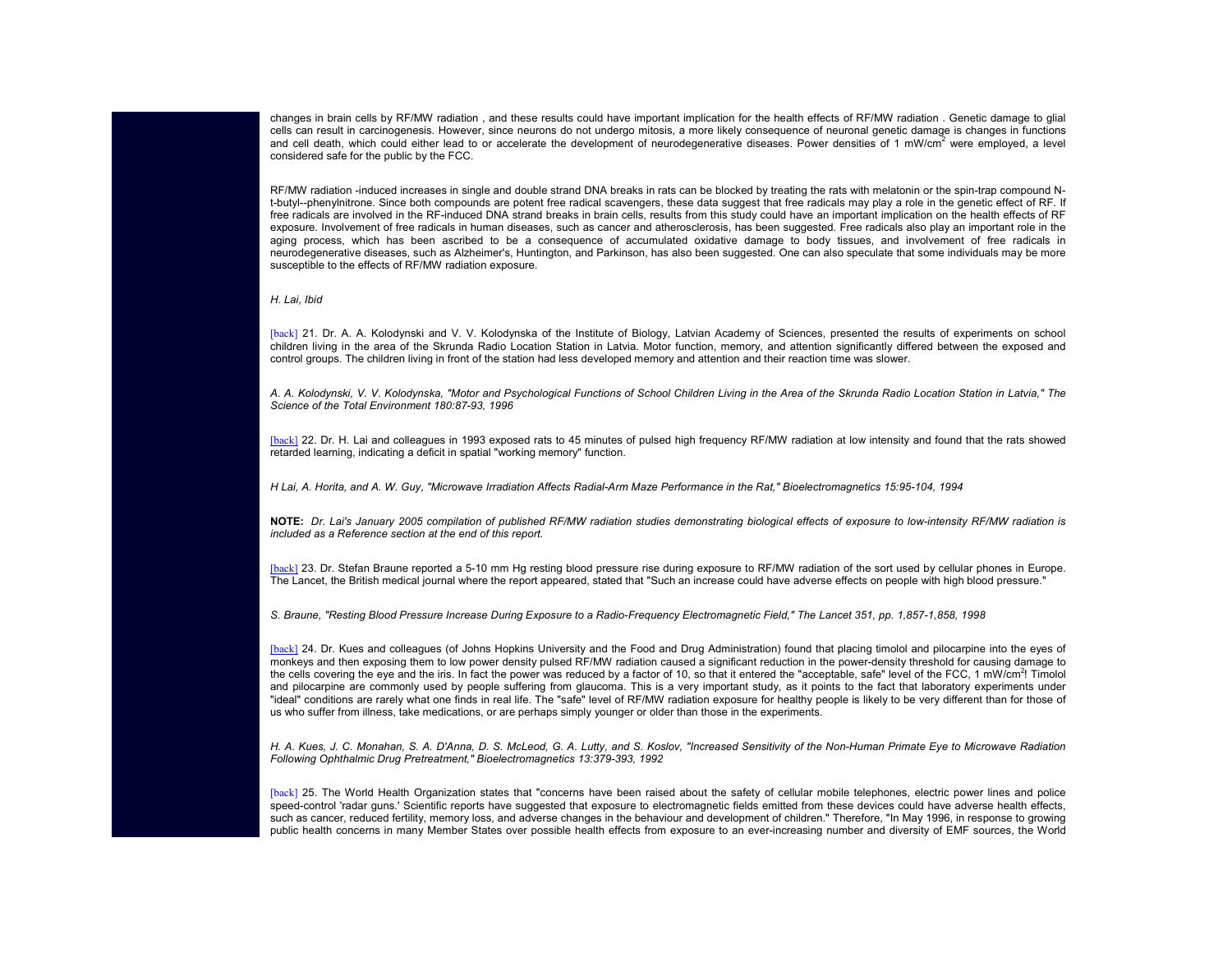Health Organization launched an international project to assess health and environmental effects of exposure to electric and magnetic fields, which became known [as the](http://www.iaff.org/hs/Facts/CellTowerFinal.asp#n26) International EMF Project. The International EMF Project will last for five years." "A number of studies at [frequencies above about 1 MHz] suggest that exposure to RF fields too weak to cause heating may have adverse health consequences, including cancer and memory loss. Identifying and encouraging coordinated research into these open questions is one of the major objectives of the International EMF Project."

*World Health Organization Fact Sheet N181, "Electromagnetic Fields and Public Health, The International EMF Project," reviewed May 1998 and World Health Organization Fact Sheet N182, "Electromagnetic Fields and Public Health, Physical Properties and Effects on Biological Systems," reviewed May 1998,* 

[back] 26. The U. S. Food and Drug Administration in a January 14, 1998 letter to the House Telecommunications Subcommittee stated it "believes additional research in the area of RF is needed." In 1997 the FDA established the following priorities:

- •Chronic (lifetime) animal exposures should be given the highest priority.
- • Chronic animal exposures should be performed both with and without the application of chemical initiating agents to investigate tumor promotion in addition to tumorigenesis.
- •Identification of potential risks should include end points other than brain cancer (e.g. ocular effects of RF radiation exposure).
- • Replication of prior studies demonstrating positive biological effects work is needed. A careful replication of the Chou and Guy study (*Bioelectromagnetics, 13,* pp.469-496, 1992) which suggests that chronic exposure of rats to microwaves is associated with an increase in tumors, would contribute a great deal to the risk identification process for wireless communication products.
- •Genetic toxicology studies should focus on single cell gel studies of DNA strand breakage and on induction of micronuclei.
- •Epidemiology studies focused on approaches optimized for hazard identification are warranted.

*Food and Drug Administration Recommendations quoted in Microwave News, March/April, 1997*

[\[back\]](http://www.iaff.org/hs/Facts/CellTowerFinal.asp#n29) 27. The International Agency for Research on Cancer (IARC) is planning a multi-country, multi-million dollar study of cancer among users of wireless phones, be[g](http://www.iaff.org/hs/Facts/CellTowerFinal.asp#n30)inning 1998. *Microwave News, January/February, 1998*

[back] 28. The Swedish Work Environmental Fund initiated a new epidemiological study on cellular phone radiation and brain tumors in 1997. *Microwave News, November/December, 1997*

[back] 29. The National Cancer Institute announced plans for a 5 year study of brain tumors and RF/MW radiation in 1993. *Microwave News, January/February, 1993*

[\[back\]](http://www.iaff.org/hs/Facts/CellTowerFinal.asp#n32) 30. The European Commission (EC) Expert Group on health effects of wireless phones called for a 5 year research program with a \$20 million budget, reported 1997. *Microwave News , January/February, 1997*

[\[back\]](http://www.iaff.org/hs/Facts/CellTowerFinal.asp#n33) 31. A report commissioned by New Zealand's Ministry of Health stated that "It is imperative that the scientific issues be clarified as soon as possible, as there is much at stake." It called for more research to examine the potential health effects of RF radiation. *Microwave News, November/December, 1996*

[back] 32. The National Health and Medical Research Council of Australia announced its sponsorship of a 5 year, \$3.5 million project on potential health effects of mobile phone technology in 1996. *Microwave News, November/December, 1996*

[back] 33. The Commonwealth Scientific Industrial Research Organization (CSIRO) of Australia concluded in 1995 that the safety of cellular telephones cannot be resolved "in the near future." Dr. Stan Barnett, a principal researcher of CSIRO, states that "My goal is to establish a national committee to approach this problem by coordinating relevant and focused research." He estimated a budget of \$3 million over a 3 year period would be necessary.

*Commonwealth Scientific Industrial Research Organization, "Status of Research on Biological Effects and Safety of Electromagnetic Radiation: Telecommunications*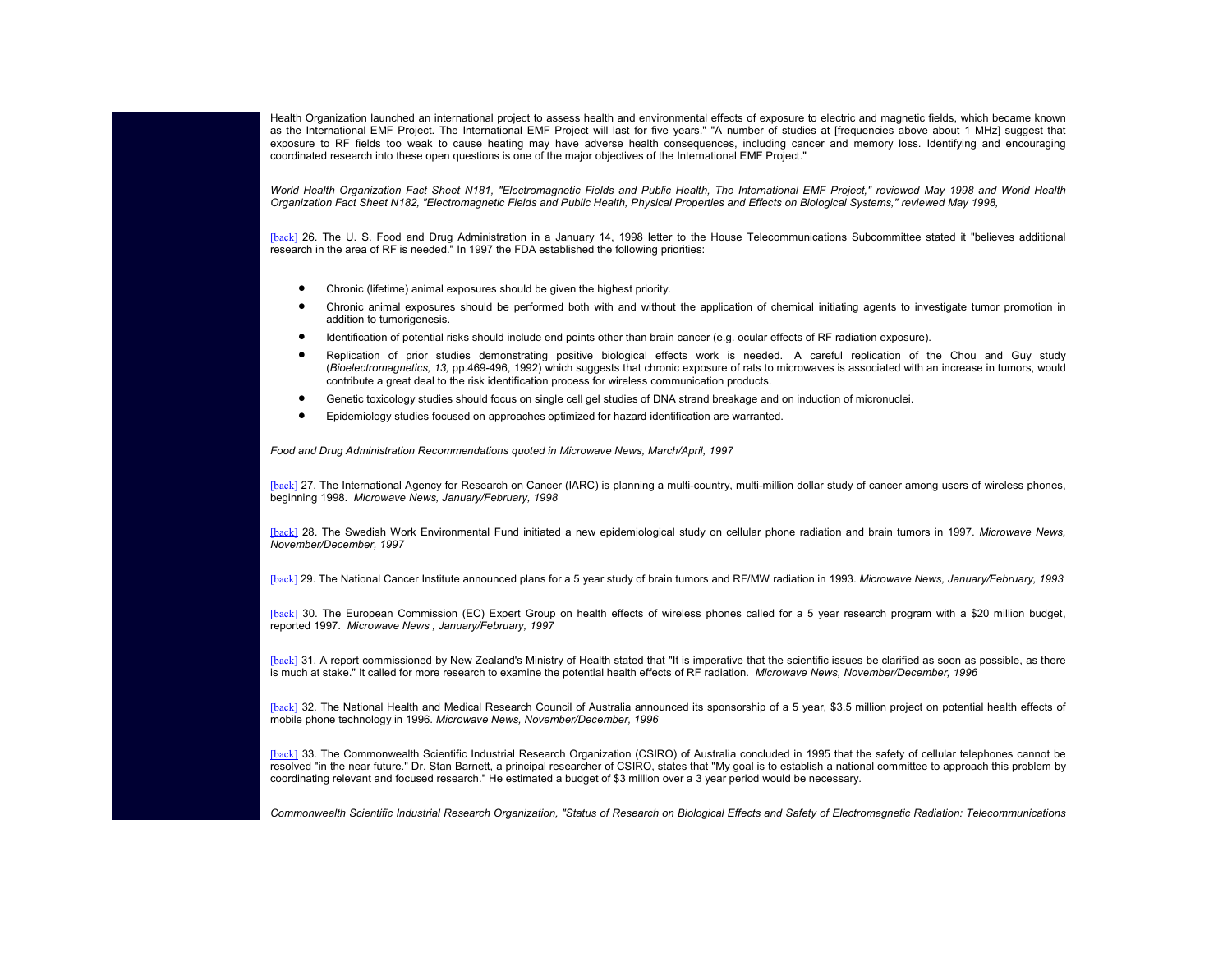*Frequencies," a report prepared by Dr. Stan Barnett, as sited in Microwave News, September/October, 1995*

[back] 34. In Canada, Expert Panels are formed in response to requests from governments and other organiza[ti](http://www.rsc.ca/index.php?lang_id=1&page_id=120)ons [f](http://www.rsc.ca/index.php?lang_id=1&page_id=120)or qu[id](http://www.rsc.ca/index.php?lang_id=1&page_id=120)ance on pu[bli](http://www.rsc.ca/index.php?lang_id=1&page_id=120)c po[li](http://www.rsc.ca/index.php?lang_id=1&page_id=120)cy [i](http://www.rsc.ca/index.php?lang_id=1&page_id=120)ssues w[h](http://www.rsc.ca/index.php?lang_id=1&page_id=120)ere specialized knowledge is required. The Royal Society of Canada (RSC) is the only national academic organization, encompassing all fields of study in the sciences, arts and humanities that provides, through its Committee on Expert Panels, a service to Canadians by convening Expert Panels that produce publicly disseminated, arms-length, third party reviews. The most recent Expert Panel report addressing RF/MW radiation examines new data on dosimetry and exposure assessment, thermoregulation, biological effects such as enzyme induction, and toxicological effects, including genotoxicity, carcinogenicity, and testicular and reproductive [outcom](http://www.iaff.org/hs/Facts/CellTowerFinal.asp#n35)es. Epidemiological studies of mobile phone users and occupationally exposed populations are examined, along with human and animal studies of neurological and behavioural effects. All of the authoritative reviews completed within the last two years have supported the need for further research to clarify the possible associations between RF fields and adverse health outcomes that have appeared in some reports. See: http://www.rsc.ca//index.php?lang\_id=1&page\_id=120.

*Recent Advances in Research on Radiofrequency Fields and Health: 2001-2003; A Follow-up to The Royal Society of Canada, Report on the Potential Health Risks of Radiofrequency Fields from Wireless Telecommunication Devices, 1999*

[back] 35. The European Union effort to address this issue is in the study *Risk Evaluation of Potential Environmental Hazards from Low Energy Electromagnetic Field Exposure Using Sensitive in vitro Methods* (REFLEX). Exposure to electromagnetic fields (EMF) in relation to health is a controversial topic throughout the industrial world. So far epidemiological and animal studies have generated conflicting data and thus uncertainty regarding possible adverse health effects. This situation has triggered controversies in communities especially in Europe with its high density of population and industry and the omnipresence of EMF in infrastructures and consumer products. These controversies are affecting the siting of facilities, leading people to relocate, schools to close or power lines to be re-sited, all at great expense. The European Union believes that causality between EMF exposure and disease can never be regarded as pro[ven without knowledge and understanding](http://europa.eu.int/comm/research/quality-of-life/ka4/ka4_electromagnetic_en.html) [of the basic mechanisms possibly](http://europa.eu.int/comm/research/quality-of-life/ka4/ka4_electromagnetic_en.html) triggered by EMF. To search for those basic mechanisms powerful technologies developed in toxicology and molecular biology were to be employed in the REFLEX project to investigate cellular and sub-cellular responses of living cells exposed to EMF in vitro.

The REFLEX data have made a substantial addition to the data base relating to genotoxic and phenotypic effects of both ELF-EMF and RF-EMF on *in vitro* cellular systems. While the data neither precludes nor confirms a health risk due to EMF exposure nor was the project designed for this purpose, the value lies in providing new data that will enable mechanisms of EMF eff[ects to be studied more effectively than in the](http://www.ssi.se/forfattning/eng_forfattlista.html) past. Furthermore, the REFLEX data provide new information that will be used for risk evaluation by WHO, IARC and ICNIRP. For further information on REFLEX see: http://europa.eu.int/comm/research/quality-of[life/ka4](http://www.iaff.org/hs/Facts/CellTowerFinal.asp#n37)/ka4\_electromagnetic\_en.html

[back] 36. The Swedish Radiation Protections Institute (SSI) endeavors to ensure that human beings and the environment are protected from the harmful effects of radiation, both in the present and in the future. SSI has focused on epidemiological research on cancer and exposure from mobile phones and transmitters as well as experimental cancer research. In addition three selected topics were also discussed, namely blood-brain barrier, heat shock proteins, and precautionary framework. For further information on SSI see: http://www.ssi.se/forfattning/eng\_forfattlista.html

[back] 37. In the United Kingdom, the National Radiological Protection Board (NRPB) was created by the Radiological Protection Act 1970. The statutory functions of NRPB are to advance the acquisition of knowledge about the protection of mankind from radiation hazards through [research and to provide inform](http://www.nrpb.org/index.htm)ation and advice to persons (including Government Departments) with responsibilities in the United Kingdom in relation to the protection from radiation hazards either of the community as a whole or of particular sections of the community. The NFPB believes that there is a need for better occupational studies rather than simply for more. [In par](http://www.iaff.org/hs/Facts/CellTowerFinal.asp#n38)ticular, the studies need to be of occupational groups for whom measurements show that there is genuinely a substantially raised exposure to RF fields. If the studies are to be more informative than those so far, a key requirement will be for improved exposure measurement (or improved estimation of exposure) for individuals, or at least for occupational groups. It would be desirable, as far as practical, that the studies should measure the intensity and timing of RF field exposures, and also that they should include some assessment of major RF field exposures from sources other than the current occupation. Ideally, exposure [assessment needs to be anatomical site \(organ\)](http://www.emrpolicy.org/news/headlines/index.htm)-specific, because some sources result in greatly differing doses to different parts of the body. It is a difficulty in these prescriptions, of course, that the appropriate exposure metric is unknown. For further information on NRPB see: http://www.nrpb.org/index.htm

[back] 38. On January 5, 2005, the EMF-Team Finland issued the Helsinki Appeal 2005 to members of the European Parliament. In it physicians and researchers call on the European Parliament to apply the Precautionary Principle to electromagnetic fields, especially in the radio- and microwave- frequency bands. They criticize the present RF/MW radiation safety standards that do not recognize the biological effects caused by non-thermal exposures to non-ionizing radiation [i.e., RF/MW radiation.] They also call for continued refunding of the REFLEX EMF research program. The text of the Helsinke Appeal 2005 is found at:http://www.emrpolicy.org/news/headlines/index.htm

[back] 39. On July 19, 1993 Dr. Elizabeth Jacobson, Deputy Director for Science, Center for Devices and Radiological Health, Food and Drug Administration criticized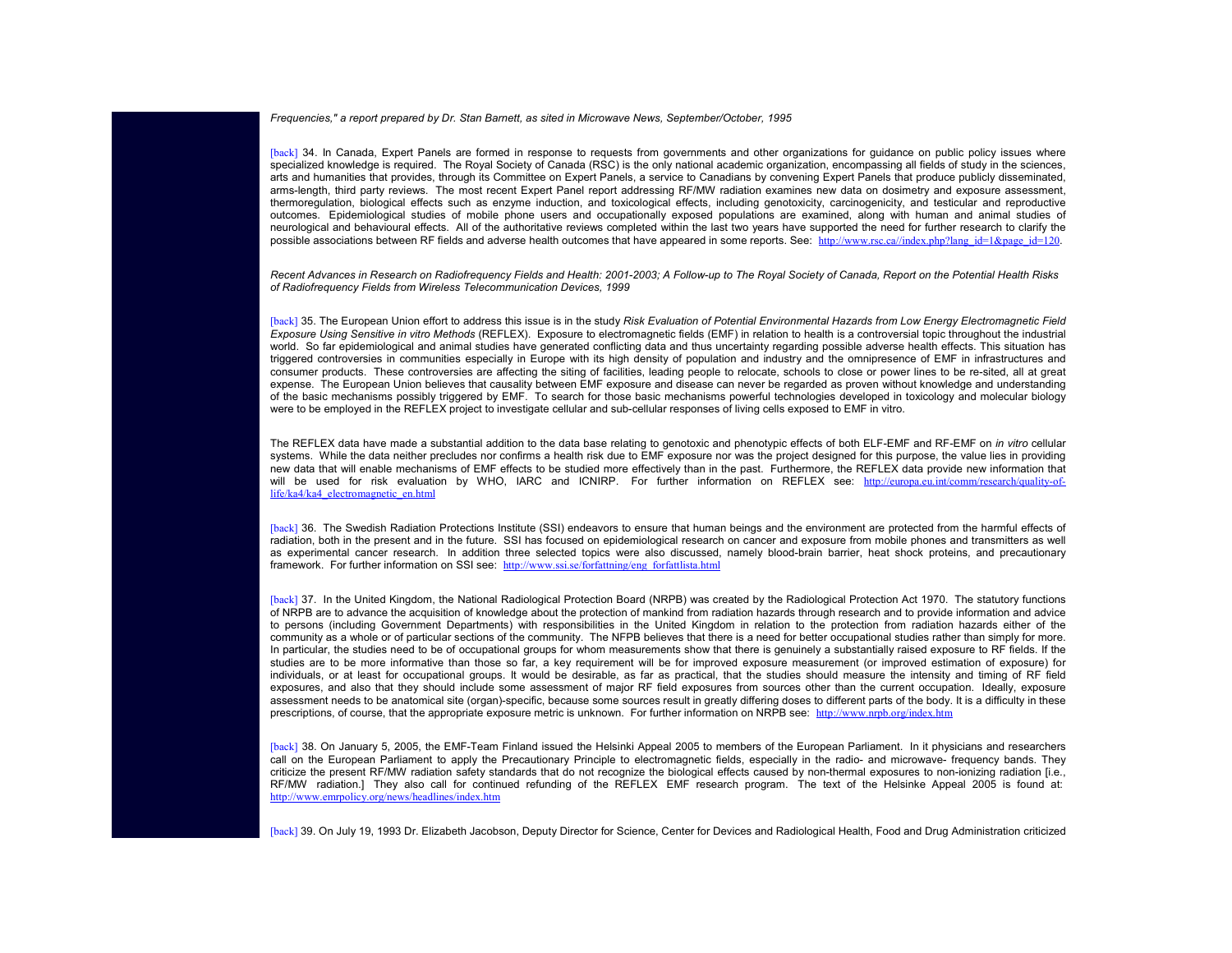Thomas Wheeler, President of the Cellular Telecommunications Industry Association:

"I am writing to let you know that we were concerned about two important aspects of your press conference of July 16 concerning the safety of cellular phones, and to ask that you carefully consider the following comments when you make future statements to the press. First, both the written press statements and your verbal comments during the conference seemed to display an unwarranted confidence that these products will be found absolutely safe. In fact, the unremittingly upbeat tone of the press packet strongly implies that there can be no hazard, leading the reader to wonder why any further research would be needed at all.....More specifically, your press packet selectively quotes from our Talk Paper of February 4 in order to imply that FDA believes that cellular phones are "safe." ("There is no [proof](http://www.iaff.org/hs/Facts/CellTowerFinal.asp#n40) at this point that cellular phones are harmful.") In fact, the same Talk Paper also states, "There is not enough evidence to know for sure, either way." Our position, as we have stated it before, is this: Although there is no direct evidence linking cellular phones with harmful effects in humans, a few animal studies suggest that such effects could exist. It is simply too soon to assume that cellular phones are perfectly safe, or that they are hazardous--either assumption would be premature. This is precisely why more research is needed."

*Full text of letter can be found in Microwave News, July/August, 1993*

[back] 40. In 1993 the Director of the Office of Radiation and Indoor Air of the Environmental Protection Agency suggested that the FCC not adopt the 1992 [ANSI/](http://www.iaff.org/hs/Facts/CellTowerFinal.asp#n41)IEEE standard "due to serious flaws," among them (1) "the ANSI/IEEE conclusion that there is no scientific data indicating that certain subgroups of the population are more at risk than others is not supported by NCRP and EPA reports" and (2) "the thesis that ANSI/IEEE recommendations are protective of all mechanisms of interaction is unwarranted because the adverse effects level in the 1992 ANSI/IEEE standard are based on a thermal effect."

Letter from Margo T. Oge, Director, Office of Radiation and Indoor Air to Thomas Stanley, Chief Engineer, Office of engineering and Technology, FCC, dated Nov 9, *1993*

[back] 41. A brief sampling of the CSIRO report:

Problems in studies of human populations published to date include imprecise estimates of exposure. As a result, such epidemiological studies may underestimate any real risk. The likelihood of epidemiological studies providing useful information is questionable, particularly if the biological end point cannot be predicted. Its value in the short term (less than 10 years) must be negligible unless there was an enormous increase in the rate of cancer growth. Interestingly, the incidence of brain tumors in the EC countries has increased substantially in recent years.

RF safety cannot be assessed in the absence of reported serious effects when so little research has been aimed at the problem. It is somewhat surprising, and rather disappointing, to find that although the literature contains many hundreds of publications, there are very few areas of consensus....At low levels the absence of clear thresholds and [the] presence of intensity and frequency windows have created questions rather than provided answers.

[There](http://www.iaff.org/hs/Facts/CellTowerFinal.asp#n42) is no doubt that the interpretation of bioeffects data has been clouded by a preoccupation with thermally mediated processes. In fact, development of the ANSI/IEEE standard is based only on well-established thermal effects, and ignores the more subtle non-thermal processes that are more difficult to interpret and apply to human health.

*Commonwealth Scientific Industrial Research Organization, "Status of Research on Biological Effects and Safety of Electromagnetic Radiation: Telecommunications Frequencies," a report prepared by Dr. Stan Barnett, as sited in Microwave News, September/October, 1995*

[back] 42. Statement from the October 25-28, 1998 "*Symposium of Mobile Phones and Health - Workshop on Possible Biological and Health Effects of RF Electromagnetic Fields*" held at the University of Vienna, Austria.

The preferred terminology to be used in public communication: Instead of using the terms "athermal", "non-thermal" or "microthermal" effects, the term "low intensity biological effects" is more appropriate.

Preamble: The participants agreed that biological effects from low-intensity exposures are scientifically established. However, the current state of scientific consensus is inadequate to derive reliable exposure standards. The existing evidence demands an increase in the research efforts on the possible health impact and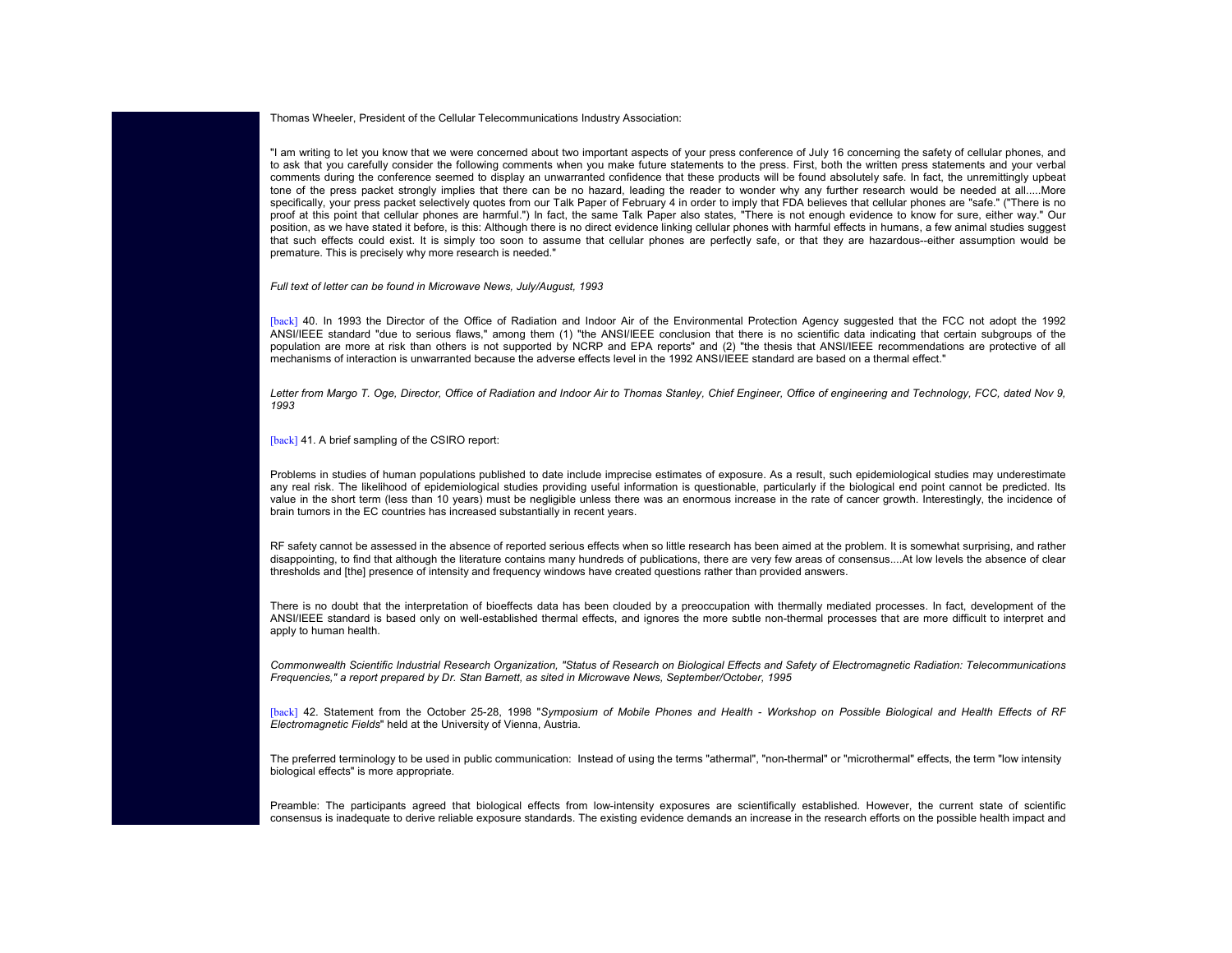on an adequate exposure and dose assessment.

[Base s](http://www.iaff.org/hs/Facts/CellTowerFinal.asp#n43)tations: How could satisfactory Public Participation be ensured: The public should be given timely participation in the process. This should include information on technical [and exposure data as well as](http://www.land-sbg.gv.at/celltower) information on the status of the health debate. Public participation in the decision (limits, siting, etc.) should be enabled.

Cellular phones: How could the situation of the users be improved: Technical data should be made available to the users to allow comparison with respect to EMF exposure. In order to promote prudent usage, sufficient information on the health debate should be provided. This procedure should offer opportunities for the users to manage reduction in EMF-exposure. In addition, this process could stimulate further developments of low-intensity emission devices.

[back] 43. Statement from the June 7-8, 2000 International Conference on Cell Tower Siting Linking Science and Public Health, Salzburg, Austria. The full report can be found at: <u>www.land-sbg.gv.at/celltower</u>

- • It is recommended that development rights for the erection and for operation of a base station should be subject to a permission procedure. The protocol should include the following aspects:
	- oInformation ahead and active involvement of the local public
	- oInspection of alternative locations for the siting
	- oProtection of health and wellbeing
	- oConsiderations on conservation of land- and townscape
	- oComputation and measurement of exposure
	- oConsiderations on existing sources of HF-EMF exposure
	- oInspection and monitoring after installation
- •It is recommended that a national database be set up on a governmental level giving details of all base stations and their emissions.
- • It is recommended for existing and new base stations to exploit all technical possibilities to ensure exposure is as low as achievable (ALATA-principle) and that new base stations are planned to guarantee that the exposure at places where people spend longer periods of time is as low as possible, but within the strict public health guidelines.
- •Presently the assessment of biological effects of exposures from base stations in the low-dose range is difficult but indispensable for protection of public health. There is at present evidence of no threshold for adverse health effects.
	- o Recommendations of specific exposure limits are prone to considerable uncertainties and should be considered preliminary. For the total of all high frequency irradiation a limit value of 100 mW/m² (10 µW/cm²) is recommended.
	- o For preventive public health protection a preliminary guideline level for the sum total of exposures from all ELF pulse modulated high-frequency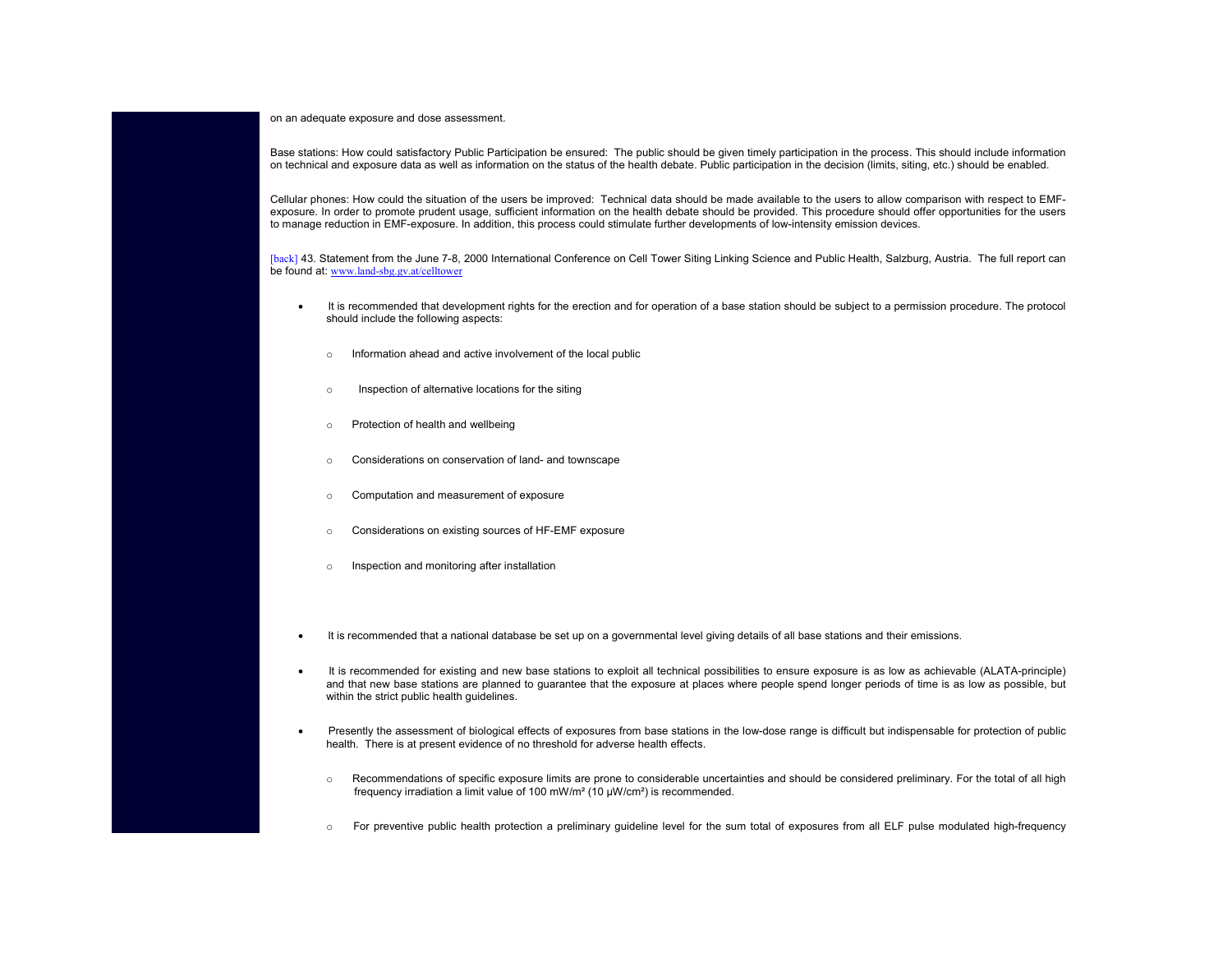facilities such as GSM base stations of 1 mW/m² (0.1 µW/cm²) is recommended.

[back] 44. Scientists attending the September 13-14, 2002 International Conference "State of the Research on Electromagnetic Fields – Scientific and Legal Issues," organized by ISPESL (National Institute for Prevention and Work Safety, Italy), the University of Vienna, and the City of Catania, held in Catania, Italy, agreed to the following:

- • Epidemiological and *in vivo* and *in vitro* experimental evidence demonstrates the existence for electromagnetic field (EMF) induced effects, some of which can be adverse to health.
- •We take exception to arguments suggesting that weak (low intensity) EMF cannot interact with tissue.
- •There are plausible mechanistic explanations for EMF-induced effects which occur below present ICNIRP and IEEE quidelines and exposure recommendations by the EU.
- •The weight of evidence calls for preventive strategies based on the precautionary principle. At times the precautionary principle may involve prudent avoidance and prudent use.
- •We are aware that there are gaps in knowledge on biological and physical effects, and health risks related to EMF, which require additional independent research.

[back] 45. The Freiburger Appeal is a German based appeal by mainly medical practitioners who are concerned about the effects, they believe, from mobile phone technology including masts that are appearing in their patients. It started in Oct 2002 and with very little international publicity has got 50,000 signatories with at least 2000 medical signatures from across the world. Mast These physicians and scientists agreed to establish an international scientific commission to promote research for the protection of public health from EMF and to develop the scientific basis and strategies for assessment, prevention, management and communication of risk, based on the precautionary principle.

#### Excerpt:

*On the basis of our daily experiences, we hold the current mobile communications technology (introduced in 1992 and since then globally extensive) and cordless [digital](http://www.iaff.org/hs/Facts/CellTowerFinal.asp#n46) telephones (DECT standard) to be among the fundamental triggers for this fatal development. One can no longer evade these pulsed microwaves. They heighten the risk of already-present chemical/physical influences, stress the body–immune system, and can bring the body–still-functioning regulatory mechanisms [to a halt. Pregnant women, children, adolescents, elderly and sick peo](http://www.itis.ethz.ch/downloads/REFLEX_Final%20Report_171104.pdf)ple are especially at risk.*

Statement of the physicians and researchers of Interdisziplinäre Gesellschaft für Umweltmedizin e. V. (Interdisciplinary Association for Environmental Medicine) IGUMED, Sackingen, Germany, September 19, 2002. The Freiburger Appeal can be found at: http://www.mastsanity.org/doctors-appeals.html.

[back] 46. Report of the European Union's REFLEX Project (Risk Evaluation of Potential Environmental Hazards from Low Frequency Electromagnetic Field Exposure Using Sensitive *in vitro* Methods), November 2004. The Project studied ELF and RF exposures to various animal cell types. The report is found at:http://www.itis.ethz.ch/downloads/REFLEX\_Final%20Report\_171104.pdf

From the Summary: *[t]he omnipresence of EMF's in infrastructures and consumer products have become a topic of public concern. This is due to the fear of people that based on the many conflicting research data a risk to their health cannot be excluded with some certainty. Therefore, the overall objective of REFLEX was to find out whether or not the fundamental biological processes at the cellular and molecular level support such an assumption. For this purpose, possible effects of EMF's on cellular events controlling key functions, including those involved in carcinogenesis and in the pathogenesis of neurodegenerative disorders, were studied through focused research. Failure to observe the occurrence of such key critical events in living cells after EMF exposure would have suggested that further* research efforts in this field could be suspended and financial resources be reallocated to the investigation of more important issues. But as clearly demonstrated,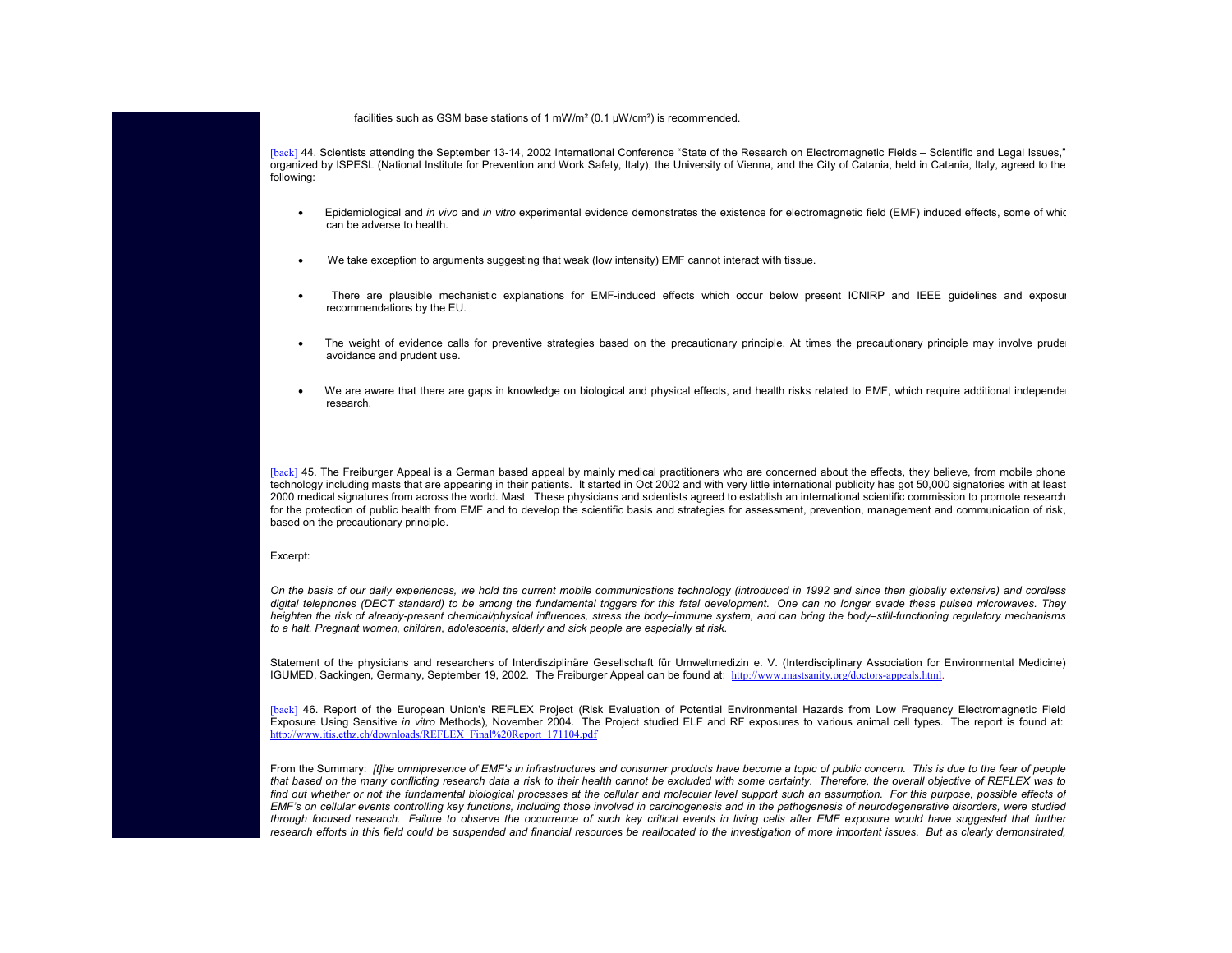*the results of the REFLEX project show the way into the opposite direction.*

[back] 47. From the Discussion section of the December 20, 2004 Second Annual Report of Sweden's Radiation Protection Board (SSI) entitled: *Recent Research on Mobile Telephony and Health Risks: Second Annual Report from SSI's Independent Expert Group on Electromagnetic Fields*. The complete report is available at: http://www.ssi.se/english/EMF\_exp\_Eng\_2004.pdf

*To date, little is known about the levels of radiofrequency radiation exposure in the general population from sources such as mobile phones being used by oneself or other people, mobile phone base stations, and radio and television transmitters. Measurements that have been performed have usually been made as a result of public concern about base station exposures or other specific sources, and have therefore been made at locations that could be assumed to have higher fields than [would b](http://www.iaff.org/hs/Facts/CellTowerFinal.asp#n48)e the case if measurement locations were selected randomly. Furthermore, all measurements have been stationary, and there is today no knowledge about [the level of exposure that an individual will have throughout the day.](http://www.nrpb.org/publications/documents_of_nrpb/abstracts/absd15-5.htm)*

There is need for information about the personal exposure to RF fields in the general population, to enhance the understanding of the relative importance of *exposure from base stations close to the home, from radio and television transmitters, and from the use of mobile phones . . . Studies with personal RF exposure measurements of randomly selected samples of the general population are strongly encouraged.*

[back] 48. Released January 11, 2005, Mobile Phones and Health 2004: Report by the Board of NRPB Documents of the NRPB: Volume 15, No. 5. See:http://www.nrpb.org/publications/documents\_of\_nrpb/abstracts/absd15-5.htm

From the Executive Summary:

[The](http://www.iaff.org/hs/Facts/CellTowerFinal.asp#n49) [Bo](http://www.iaff.org/hs/Facts/CellTowerFinal.asp#n49)ard notes that a central recommendation in the Stewart Report was that a precautionary approach to the use of mobile phone technologies be adopted until *much more detailed and scientifically robust information on any health effects becomes available.*

*The Board considers that it is important to understand the signal characteristics and field strengths arising from new telecommunications systems and related technologies, to assess the RF exposure of people, and to understand the potential biological effects on the human body.*

[back] 49. The ICNIRP exposure guidelines are only designed to protect against "known adverse health impacts," according to Dr. Jürgen Bernhardt, ICNIRP's chairman. Bernhardt reviewed the updated limits, which cover the spectrum from 1 Hz to 300 GHz, in a presentation at the *20th Annual Meeting of the Bioelectromagnetics Society* in St. Pete Beach, FL, on June 10. The limits protect against "short-term, immediate health effects" such as nerve stimulation, contact shocks and thermal insults, according to the guidelines, which appear in the April issue of *Health Physics* (*74*, pp.494-522, 1998). Despite "suggestive" evidence that power frequency magnetic fields can be carcinogenic, ICNIRP has concluded that this and other non-thermal health effects have not been "established." ICNIRP has long followed this approach to standard-setting. In his talk, Bernhardt noted that the guidelines include "no consideration regarding prudent avoidance" for health effects for which evidence is less than conclusive.

*Microwave News, July/August 1998*

# **Additional References and Studies**

*The following references reporting biological effects of radiofrequency radiation (RFR) at low intensities through January 2005 were compiled on 12/27/04 by Henry C. Lai PhD, Research Professor of Bioengineering, University of Washington, Seattle, WA*

Balode *Sci Total Environ* 180(1):81-85, 1996 - blood cells from cows from a farm close and in front of a radar installation showed significantly higher level of severe genetic damage.

Boscol et al. Sci Total Environ 273(1-3):1-10, 2001 - RFR from radio transmission stations (0.005 mW/cm<sup>2</sup>) affects immune system in women.

Chiang et al. *J. Bioelectricity* 8:127-131, 1989 - people who lived and worked near radio antennae and radar installations showed deficits in psychological and short-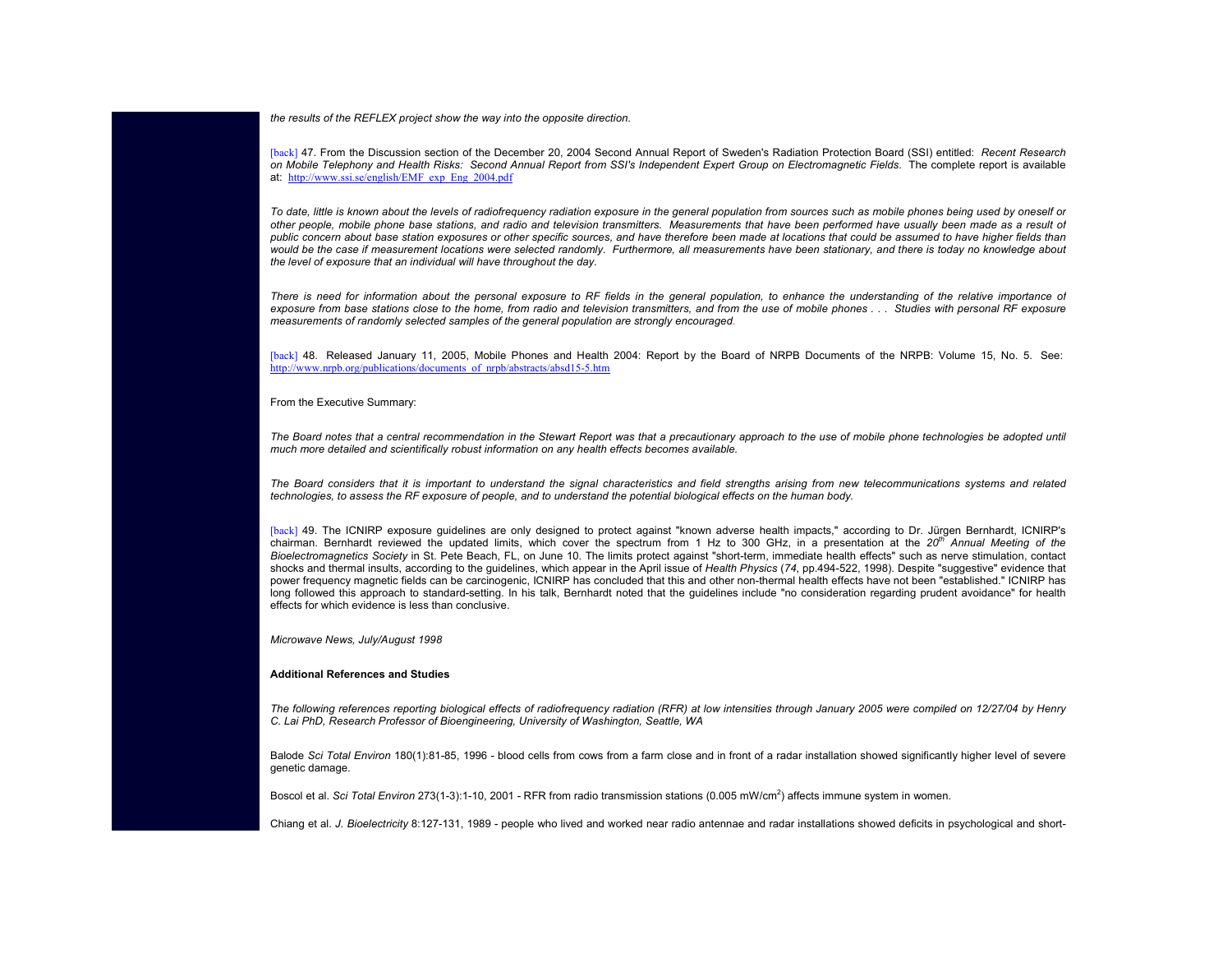term memory tests.

de Pomerai et al. *Nature* 405:417-418, 2000. *Enzyme Microbial Tech* 30:73-79, 2002 - reported an increase in a molecular stress response in cells after exposure to a RFR at a SAR of 0.001 W/kg. This stress response is a basic biological process that is present in almost all animals - including humans.

de Pomerai et al. (*FEBS Lett* 22;543(1-3):93-97, 2003 - RFR damages proteins at 0.015-0.020 W/kg.

D'Inzeo et al. Bioelectromagnetics 9(4):363-372, 1988 - very low intensity RFR (0.002 - 0.004 mW/cm<sup>2</sup>) affects the operation of acetylcholine-related ion-channels in cells. These channels play important roles in physiological and behavioral functions.

Dolk et al. Am J Epidemiol 145(1):1-91997- a significant increase in adult leukemias was found in residents who lived near the Sutton Coldfield television (TV) and frequency modulation (FM) radio transmitter in England.

Dutta et al.*Bioelectromagnetics* 10(2):197-202 1989 - reported an increase in calcium efflux in cells after exposure to RFR at 0.005 W/kg. Calcium is an important component of normal cellular functions.

Fesenko et al. *Bioelectrochem Bioenerg* 49(1):29-35, 1999 - reported a change in immunological functions in mice after exposure to RFR at a power density of 0.001 mW/cm<sup>2</sup>.

Hallberg O, Johansson O, ( 2004) concluded that continuous disturbance of cell repair mechanisms by body-resonant FM electromagnetic fields seems to amplify the carcinogenic effects resulting from cell damage caused e.g. by UV-radiation.

Hjollund et al. *Reprod Toxicol* 11(6):897, 1997 - sperm counts of Danish military personnel, who operated mobile ground-to-air missile units that use several RFR emitting radar systems (maximal mean exposure  $0.01 \text{ mW/cm}^2$ ), were significantly lower compared to references.

Hocking et al. *Med J Aust* 165(11-12):601-605, 1996 - an association was found between increased childhood leukemia incidence and mortality and proximity to TV towers.

Ivaschuk et al. *Bioelectromagnetics* 18(3):223-229, 1999 - short-term exposure to cellular phone RFR of very low SAR (26 mW/kg) affected a gene related to cancer.

Kolodynski and Kolodynska, *Sci Total Environ* 180(1):87-93, 1996 - school children who lived in front of a radio station had less developed memory and attention, their reaction time was slower, and their neuromuscular apparatus endurance was decreased.

Kwee et al. *Electro- and Magnetobiology* 20: 141-152, 2001 - 20 minutes of cell phone RFR exposure at 0.0021 W/kg increased stress protein in human cells.

Lebedeva et al. *Crit Rev Biomed Eng* 28(1-2):323-337, 2000 - brain wave activation was observed in human subjects exposed to cellular phone RFR at 0.06  $mW/cm<sup>2</sup>$ .

Magras and Xenos *Bioelectromagnetics* 18(6):455-461, 1999 - reported a decrease in reproductive function in mice exposed to RFR at power densities of 0.000168  $-0.001053$  mW/cm<sup>2</sup>. Irreversible sterility was found in the fifth generation of offspring.

Mann et al. *Neuroendocrinology* 67(2):139-144, 1998 - a transient increase in blood cortisol was observed in human subjects exposed to cellular phone RFR at 0.02 mW/cm<sup>2</sup>. Cortisol is a hormone involved in stress reaction.

Marinelli et al. *J Cell Physiol.* 198(2):324-332, 2004 - exposure to 900-MHz RFR at 0.0035 W/kg affected cell's self-defense responses.

Michelozzi et al. *Epidemiology* 9 (Suppl) 354p, 1998 - leukemia mortality within 3.5 km (5,863 inhabitants) near a high power radio-transmitter in a peripheral area of Rome was higher than expected.

Michelozzi et al. *Am J Epidemiol* 155(12):1096-1103, 2002 - childhood leukemia higher at a distance up to 6 km from a radio station.

Navakatikian and Tomashevskaya "Biological Effects of Electric and Magnetic Fields, Volume 1," D.O. Carpenter (ed) Academic Press, San Diego, CA, pp.333-342. 1994 - RFR at low intensities (0.01 - 0.1 mW/cm<sup>2</sup>; 0.0027- 0.027 W/kg) induced behavioral and endocrine changes in rats. Decreases in blood concentrations of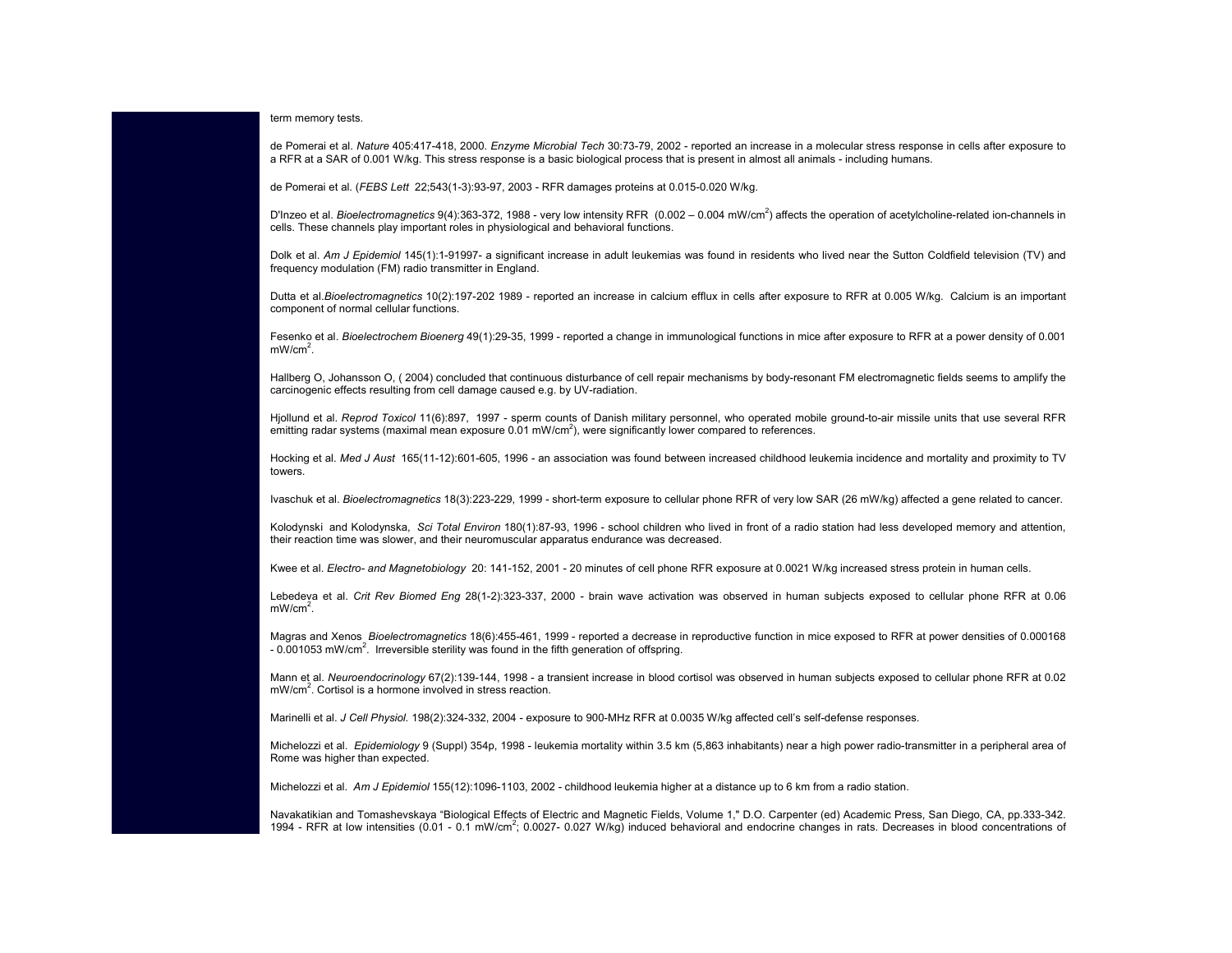testosterone and insulin were reported.

Novoselova et al. *Bioelectrochem Bioenerg* 49(1):37-41, 1999 -low intensity RFR (0.001 mW/cm<sup>2</sup>) affects functions of the immune system.

Park et al. International Archives of Occupational and Environmental Health 77(6):387-394, 2004 - higher mortality rates for all cancers and leukemia in some age groups in the area near the AM radio broadcasting towers.

Persson et al. *Wireless Network* 3:455-461, 1997 - reported an increase in the permeability of the blood-brain barrier in mice exposed to RFR at 0.0004 - 0.008 W/kg. The blood-brain barrier envelops the brain and protects it from toxic substances.

Phillips et al. *Bioelectrochem. Bioenerg.* 45:103-110, 1998 - reported DNA damage in cells exposed to RFR at SAR of 0.0024 - 0.024 W/kg.

Polonga-Moraru et al. *Bioelectrochemistry* 56(1-2):223-225, 2002 - change in membrane of cells in the retina (eye) after exposure to RFR at 15 µW/cm<sup>2</sup>.

Pyrpasopoulou et al. *Bioelectromagnetics* 25(3):216-227, 2004 - exposure to cell phone radiation during early gestation at SAR of 0.0005 W/kg (5 µW/cm<sup>2</sup>) affected kidney development in rats.

Salford et al. *Environ Health Persp* Online January 29, 2003 - Nerve cell damage in mammalian brain after exposure to microwaves from GSM mobile phones signal at 0.02 W/kg.

Santini et al. Pathol Biol (Paris) 50(6):369-373, 2002 - increase in complaint frequencies for tiredness, headache, sleep disturbance, discomfort, irritability, depression, loss of memory, dizziness, libido decrease, in people who lived within 300 m of mobile phone base stations.

Sarimov et al. *IEEE Trans Plasma Sci* 32:1600-1608, 2004 - GSM microwaves affect human lymphocyte chromatin similar to stress response at 0.0054 W/kg.

Schwartz et al. *Bioelectromagnetics* 11(4):349-358, 1990 - calcium movement in the heart affected by RFR at SAR of 0.00015 W/kg. Calcium is important in muscle contraction. Changes in calcium can affect heart functions.

Somosy et al. *Scanning Microsc* 5(4):1145-1155, 1991 - RFR at 0.024 W/kg caused molecular and structural changes in cells of mouse embryos.

Stagg et al. *Bioelectromagnetics* 18(3):230-236, 1997- glioma cells exposed to cellular phone RFR at 0.0059 W/kg showed significant increases in thymidine incorporation, which may be an indication of an increase in cell division.

Stark et al. *J Pineal Res* 22(4):171-176, 1997 - a two- to seven-fold increase of salivary melatonin concentration was observed in dairy cattle exposed to RFR from a radio transmitter antenna.

Tattersall et al. *Brain Res* 904(1):43-53, 2001 - low-intensity RFR (0.0016 - 0.0044 W/kg) can modulate the function of a part of the brain called the hippocampus, in the absence of gross thermal effects. The changes in excitability may be consistent with reported behavioral effects of RFR, since the hippocampus is involved in learning and memory.

Vangelova et al. *Cent Eur J Public Health* 10(1-2):24-28, 2002 - operators of satellite station exposed to low dose (0.1127 J/kg) of RFR over a 24-hr shift showed an increased excretion of stress hormones.

Velizarov et al. *Bioelectrochem Bioenerg* 48(1):177-180, 1999 - showed a decrease in cell proliferation (division) after exposure to RFR of 0.000021 - 0.0021 W/kg.

Veyret et al. *Bioelectromagnetics* 12(1):47-56, 1991 - low intensity RFR at SAR of 0.015 W/kg affects functions of the immune system.

Wolke et al. *Bioelectromagnetics* 17(2):144-153, 1996 - RFR at 0.001W/kg affects calcium concentration in heart muscle cells of guinea pigs.